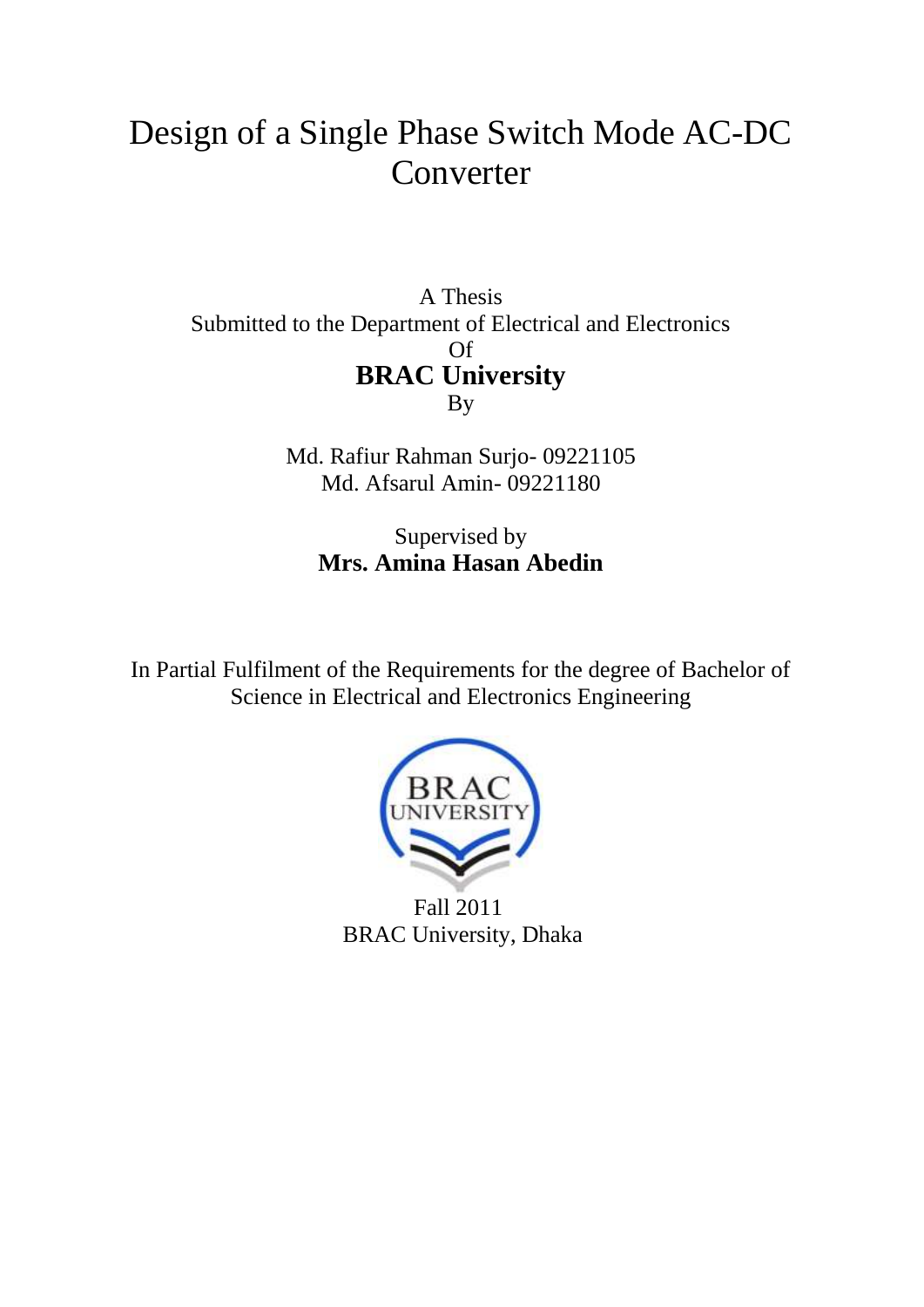# **DECLARATION**

We hereby declare that this thesis is based on the results we found in our prethesis and thesis-I session. Contents of work found by other researchers are mentioned by reference. This thesis has never been previously submitted for any degree neither in whole nor in part.

| Signature of | Signatu |
|--------------|---------|
| Supervisor   | Author  |

Signature of

…………….. ……………

Amina Hasan Abedin Md. Rafiur Rahman

……………

Md. Afsarul Amin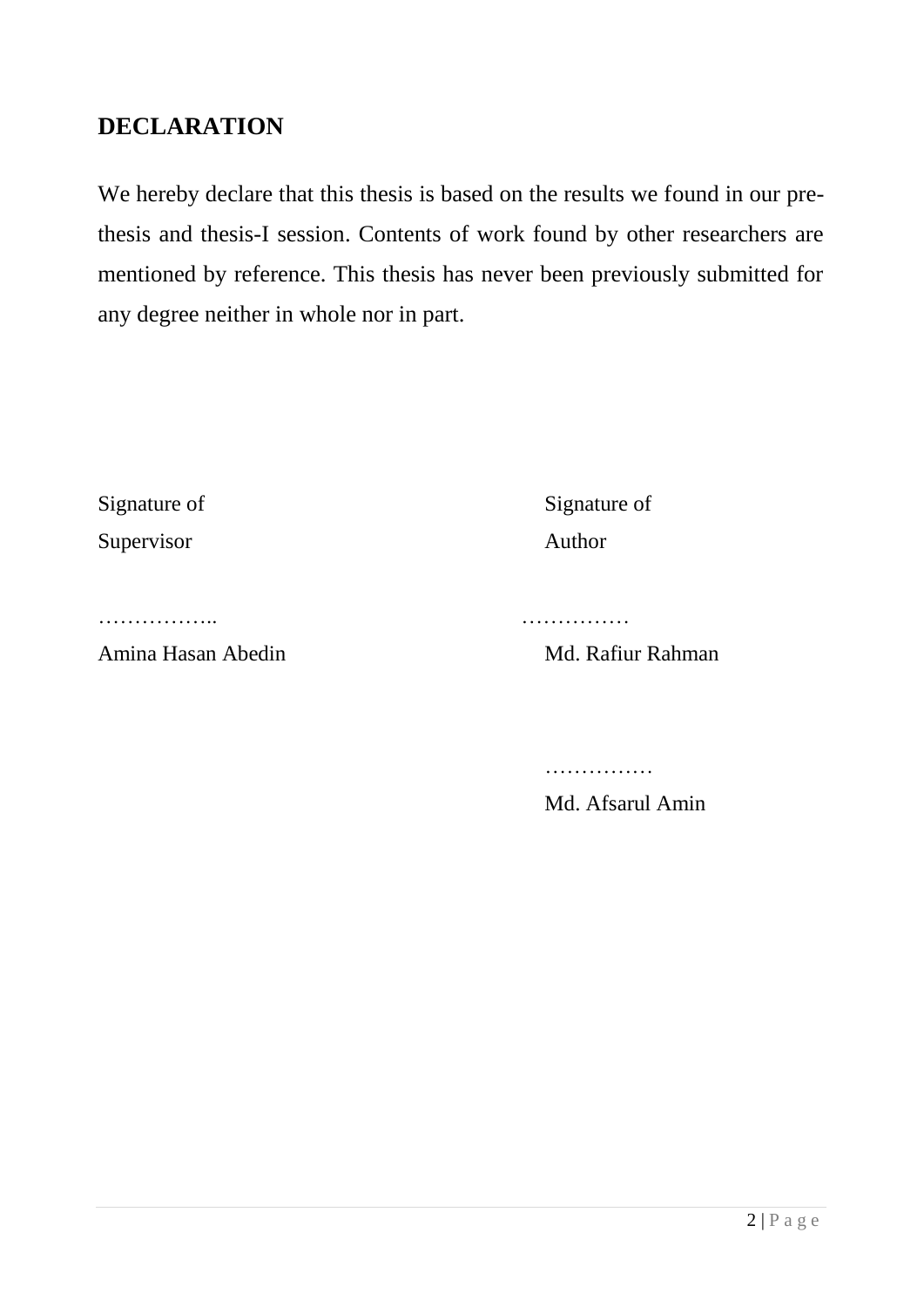# **ACKNOWLEDGEMENT**

Firstly, we would like to thank our supervisor Mrs. Amina Hasan Abedin for giving us the opportunity to work on this project under her supervision and also for her support and guidance throughout the thesis. Under her supervision, we have learned a lot.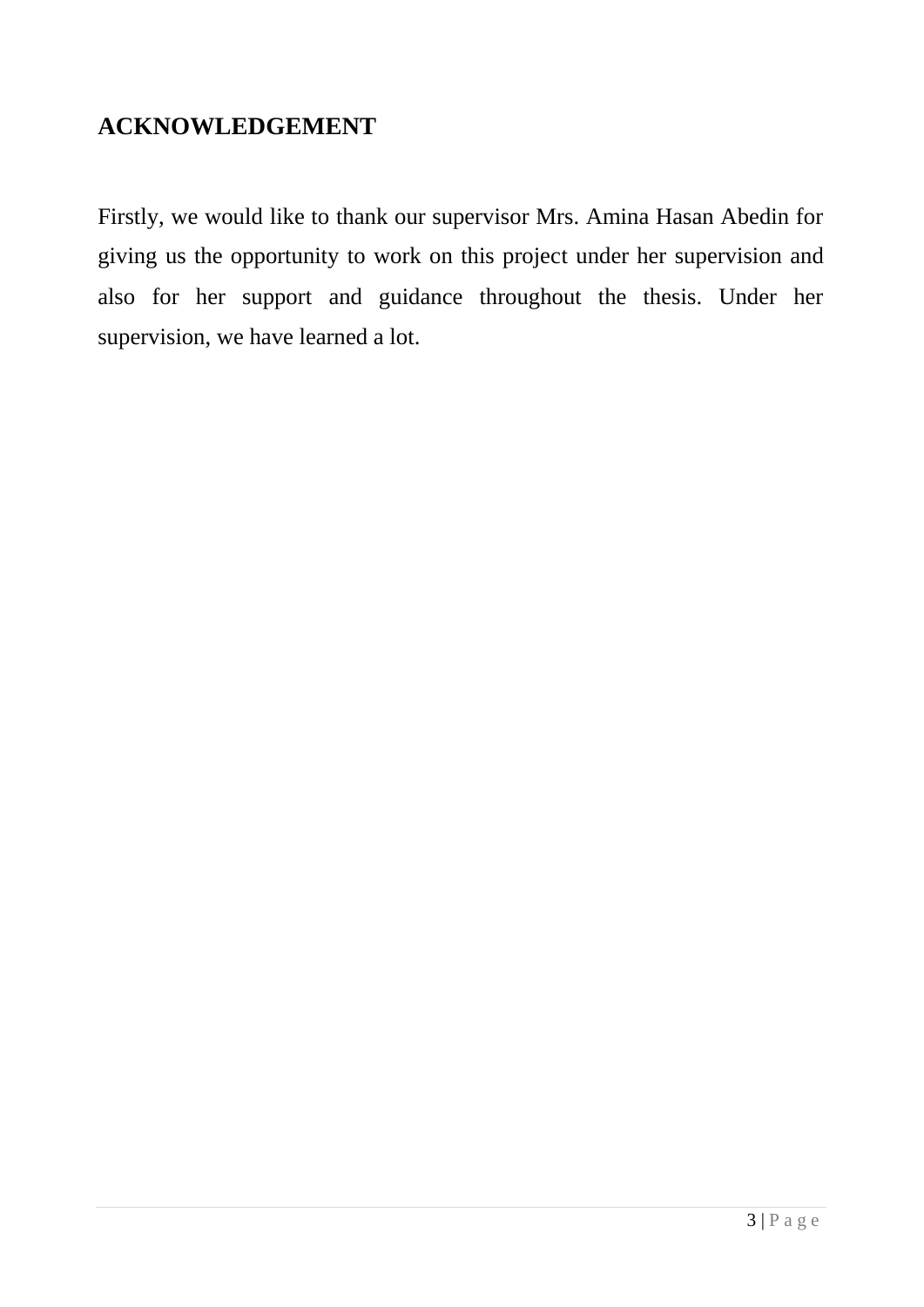| Chapter 1                                                                         |  |
|-----------------------------------------------------------------------------------|--|
|                                                                                   |  |
|                                                                                   |  |
|                                                                                   |  |
| Chapter 2                                                                         |  |
|                                                                                   |  |
|                                                                                   |  |
|                                                                                   |  |
|                                                                                   |  |
|                                                                                   |  |
|                                                                                   |  |
|                                                                                   |  |
| Chapter 3                                                                         |  |
|                                                                                   |  |
|                                                                                   |  |
|                                                                                   |  |
|                                                                                   |  |
|                                                                                   |  |
|                                                                                   |  |
|                                                                                   |  |
|                                                                                   |  |
| Chapter 4                                                                         |  |
|                                                                                   |  |
|                                                                                   |  |
|                                                                                   |  |
| 4.3 The wave shapes of the input and output voltages of the constructed circuit37 |  |
|                                                                                   |  |
|                                                                                   |  |
|                                                                                   |  |
|                                                                                   |  |
|                                                                                   |  |
|                                                                                   |  |
| Chapter 6                                                                         |  |
|                                                                                   |  |
|                                                                                   |  |
|                                                                                   |  |
|                                                                                   |  |

# **Chapter**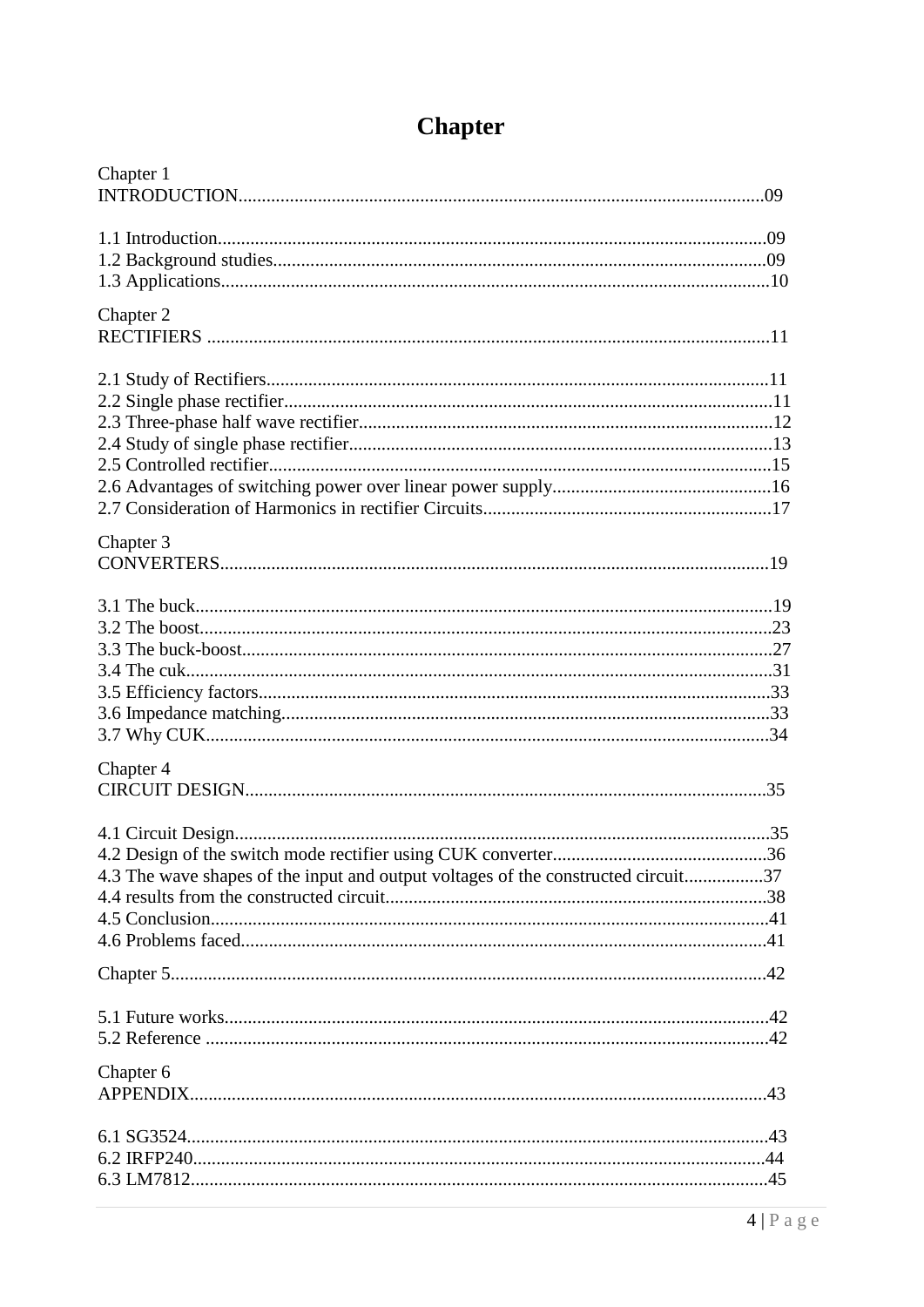# **LIST OF FIGURES**

| 1. |                                                                               |  |
|----|-------------------------------------------------------------------------------|--|
| 2. |                                                                               |  |
| 3. |                                                                               |  |
| 4. |                                                                               |  |
| 5. | Fig. 2.5: Input and output voltage waveform for 3 phase full wave rectifier12 |  |
| 6. | Fig. 2.6: Fourier series of the output of a bridge rectifier with a capacitor |  |
|    |                                                                               |  |
| 7. |                                                                               |  |
| 8. | Fig. 2.8: Fourier series of the output of a rectifier with passive filter14   |  |
| 9. |                                                                               |  |
|    |                                                                               |  |
|    |                                                                               |  |
|    |                                                                               |  |
|    |                                                                               |  |
|    |                                                                               |  |
|    |                                                                               |  |
|    |                                                                               |  |
|    |                                                                               |  |
|    |                                                                               |  |
|    |                                                                               |  |
|    |                                                                               |  |
|    |                                                                               |  |
|    |                                                                               |  |
|    |                                                                               |  |
|    |                                                                               |  |
|    |                                                                               |  |
|    |                                                                               |  |
|    |                                                                               |  |
|    |                                                                               |  |
|    | 29. Fig. 4.3: Wave shapes of the input and output voltage                     |  |
|    | constructed circuit. (the wave shapes are ten times smaller)39                |  |
|    | 30. Fig. 4.4: a) duty cycle vs output voltage b) duty cycle vs output current |  |
|    | c) duty cycle vs input current d) output voltage vs output current            |  |
|    |                                                                               |  |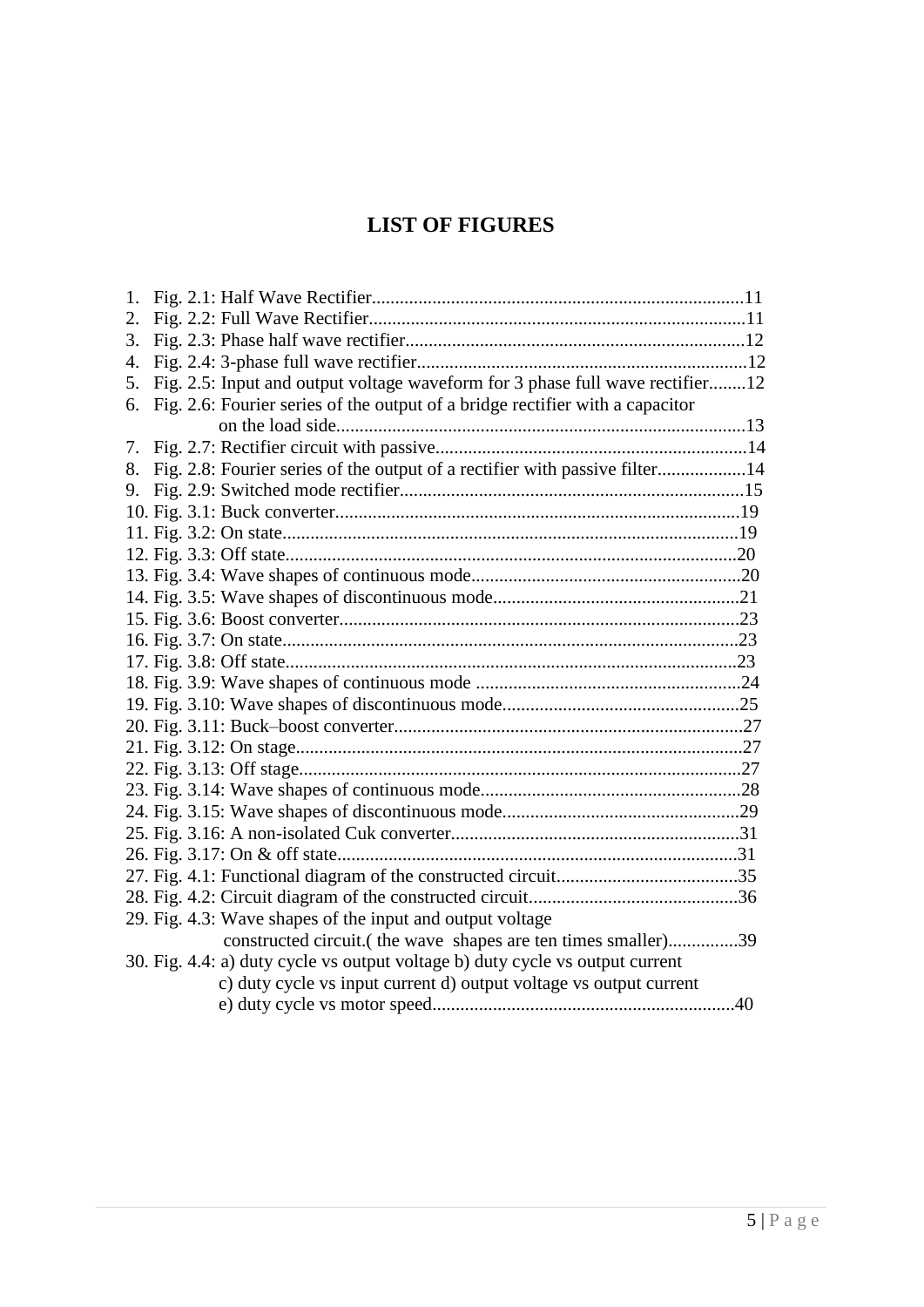# **LIST OF TABLES**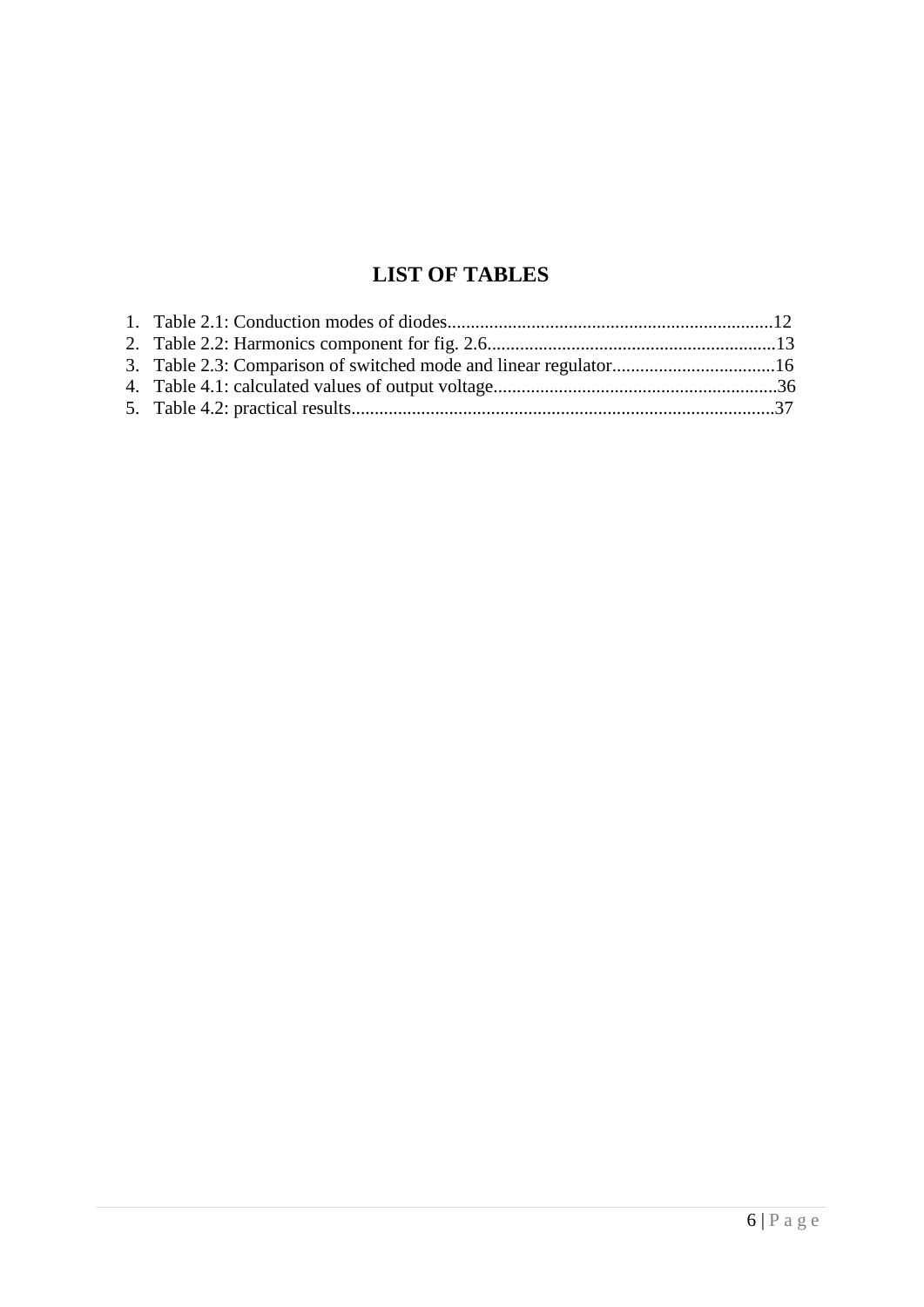# **OBJECTIVE**

The basic objective of the thesis is to construct a circuit that can give flexible control over the speed of a DC motor. In the pre-thesis session, the concept for the design for a rectifier circuit to convert AC power into DC was presented along with simulation results. The focus of the thesis session to construct a CUK rectifier circuit that can cut the voltage down below input and can also boost the output voltage to a higher value and thus establish flexible control over the speed of a motor.

# **PROJECT OVERVIEW**

In the pre-thesis session, the concept for the speed control of a DC motor has been presented. Study of the AC-DC converter and simulations were the prime target. In the thesis-I session an appropriate pulse width modulator was designed constructed along with a prototype that implemented the basic idea of the speed control via means of input voltage control of a motor. In the thesis-II the circuit for the speed control has been designed, constructed and implemented for a 24V DC motor with effective results.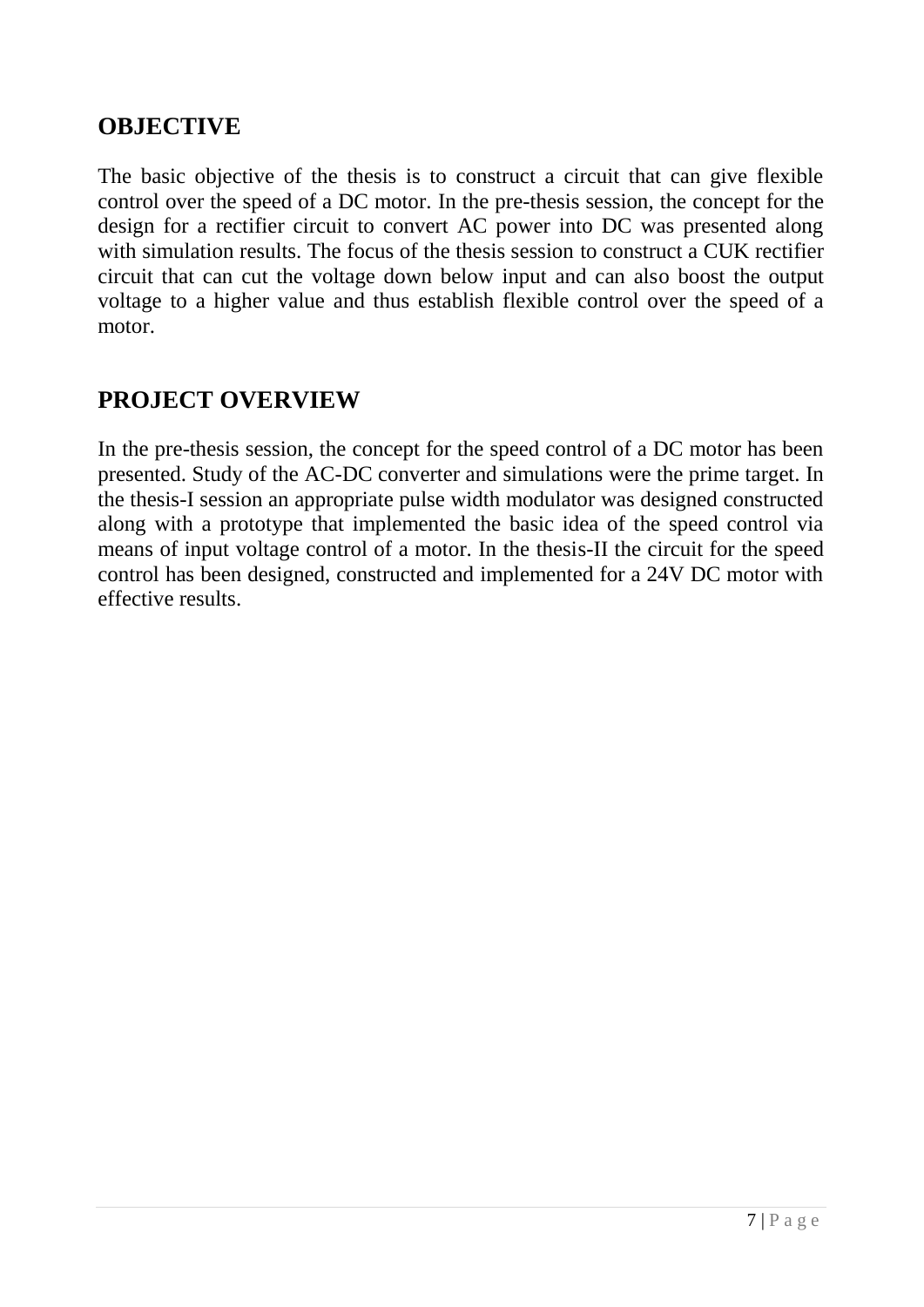**Page left blank on purpose**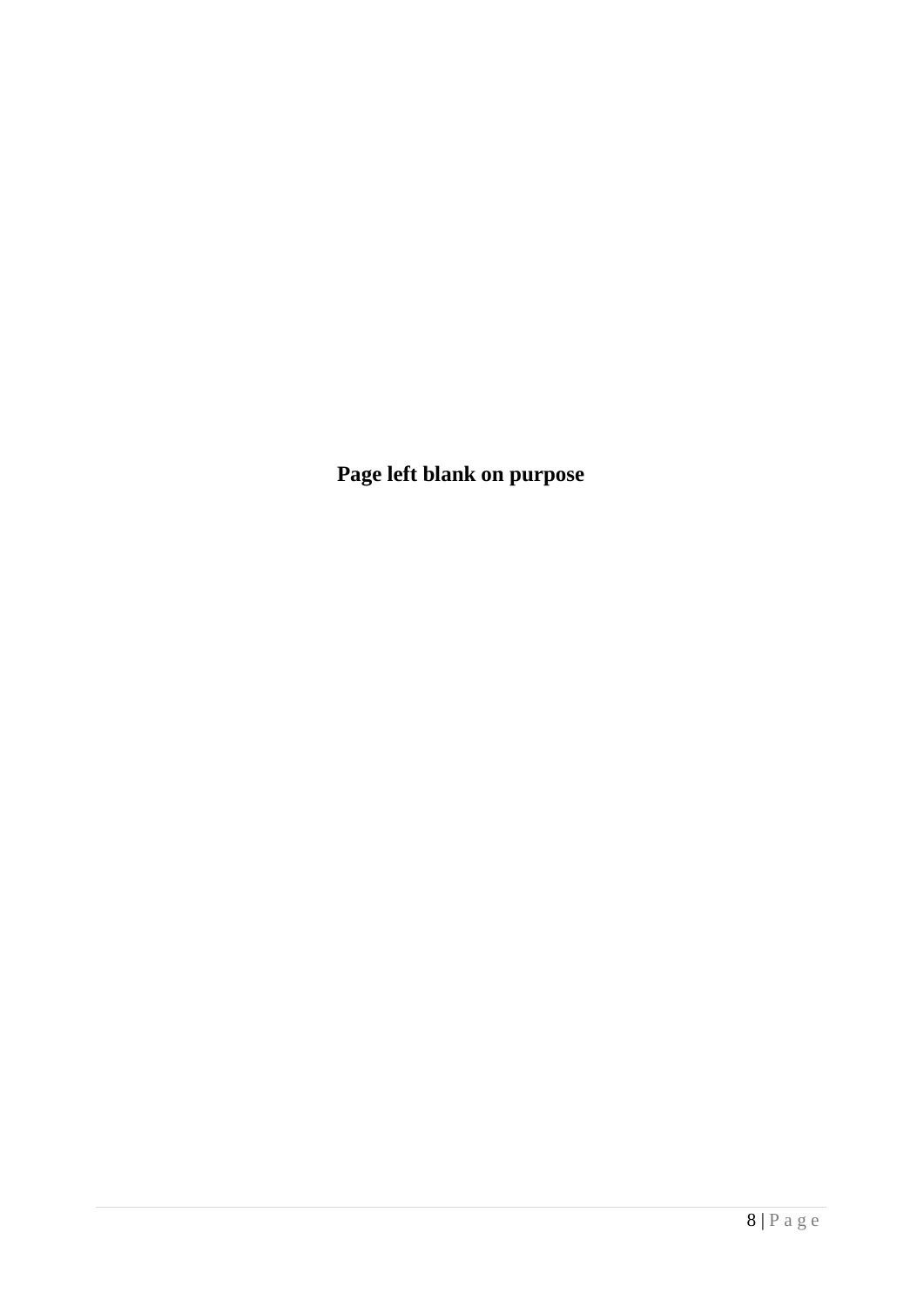### **Chapter 1 INTRODUCTION**

### **1.1 Introduction**

The use of rectifiers in industrial applications started at the era of mercury converters with the electromechanical contact converter. DC machines are common in day to day use. But the supply that we get from power companies is AC. To use those machines AC supply has to be turned into DC supply by the use of a rectifier.

A rectifier is an electrical device that converts the incoming AC (alternating current) from a transformer or any other ac power source to pulsating DC (direct current). Rectifier may be made of diodes, solid states, vacuum tube, mercury arc valves and other components. All rectifier circuits may be classified into one of two categories, i) half wave rectifiers and ii) full wave rectifier. Rectifiers are also used for 3-phase inputs.

Rectifiers can further be classified into two categories i. e. controlled and uncontrolled rectifier. The dc output always remain constant if ac input voltage is constant in an uncontrolled rectifier whereas the output voltage can be controlled in a controlled rectifier. Rectifiers are widely used in non linear loads which are connected with distribution systems which plays an important role in power system network (ex: UPS, discharge lamp, television, computer, fax machines, ferromagnetic devices, arc furnaces, energy savers etc).

A further application of the rectifier is driving a DC motor. Speed control in DC motor is an important issue. With time the need of flexible speed control for motor is becoming essential. One way to control the speed of the motor is by varying its input voltage. Thus this project aims on designing a rectifier circuit that can supply a voltage as required and can be adjusted if necessary even after the operation starts.

### **1.2 Background studies**

With very few exceptions, distribution of electric power is in AC format. With the advancement of technology ac to dc converters are enjoying widespread applications. As a result ac-dc converter has formed an active area of research in recent decades. The need for DC power may be supplementary, such as use in electronic controls, or crucial, such as the DC link of a motor drive. At the same time regulatory agencies are enforcing strict harmonics regulations such as IEC 1000, Std 500 etc. This is due to the high power factor and low line current harmonic distortion requirements. In addition to the high power factor, the advantages of high frequency switching are also being utilized for realizing ac-dc converter. These include high efficiency, smaller reactive components, easier filtering, reduced volume etc.

To convert line frequency ac to dc, a line frequency diode bridge rectifier is used. A large filter capacitor is used at the rectifier output to reduce the ripple in the output voltage. But current drawn by this converter is peaky in nature for the large capacitor. This input current is rich in low order harmonics and due to the presence of these harmonics, the total harmonic distortion is high and the input power factor is deprived. Problems associated with these low power factors and harmonics, utilities will enforce harmonic standards and guidelines which will limit the amount of current distortion allowed into the utility. It is highly require to achieving rectification at close to utility power factor and low input current distortion.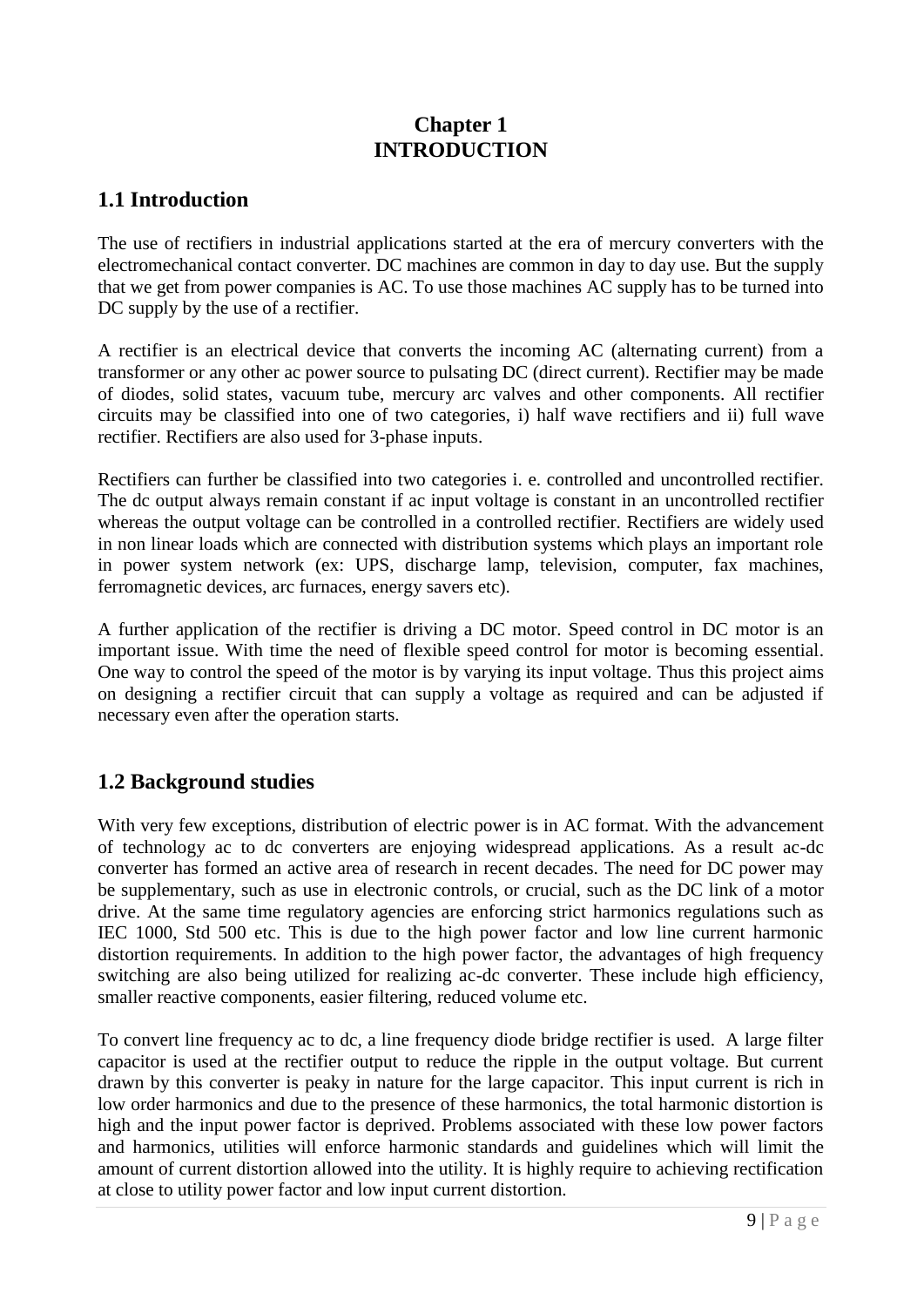In modern systems most of the conversions are performed with semiconductor switching devices such as diodes, thyristor and transistors. An AC to DC converter is the most commonly used power electronics devices found in many consumer electronics device (e.g. television, computer, battery chargers etc). Power electronics devices are characterized being either a short circuit or an open circuit. As the switching capability combined with efficiency and performance making power electronics a fast growing area in electrical engineering. At the same time it is desirable because of relatively small power loss in the device. An AC to DC converter enables integrated circuits to operate from a 50/60 Hz AC line voltage by converting the AC signal to a DC signal of the suitable voltage. Therefore, this project is assigned to design a single phase switch mode AC to DC converter.

### **1.3 Applications**

With the wide spread of electronics and technology the necessary of DC power has increased as the used of DC electronics has increased over the decades. Here comes an AC-DC converter in play. With the wide spread of DC power needs, the application of AC-DC converter has covered a range from milli-watts to megawatts. Some applications of AC-DC converter is given below.

- 1. Use in detection of amplitude modulated radio signal
- 2. Use to supply polarized voltage for welding
- 3. Use in Uninterruptible power supplies
- 4. Use in Induction heating
- 5. Use in HVDC power transmission
- 6. Use in Variable-frequency drives
- 7. Use in Electric vehicle drive Application
- 8. Use in vacuum cleaners
- 9. Use in Air conditioning
- 10. Use in cordless telephone
- 11. Use in DC motor control
- 12. Use in rice cookers
- 13. Use in electric carpets
- 14. Use in washing basket
- 15. Use in washing machine
- 16. Use in air cleaner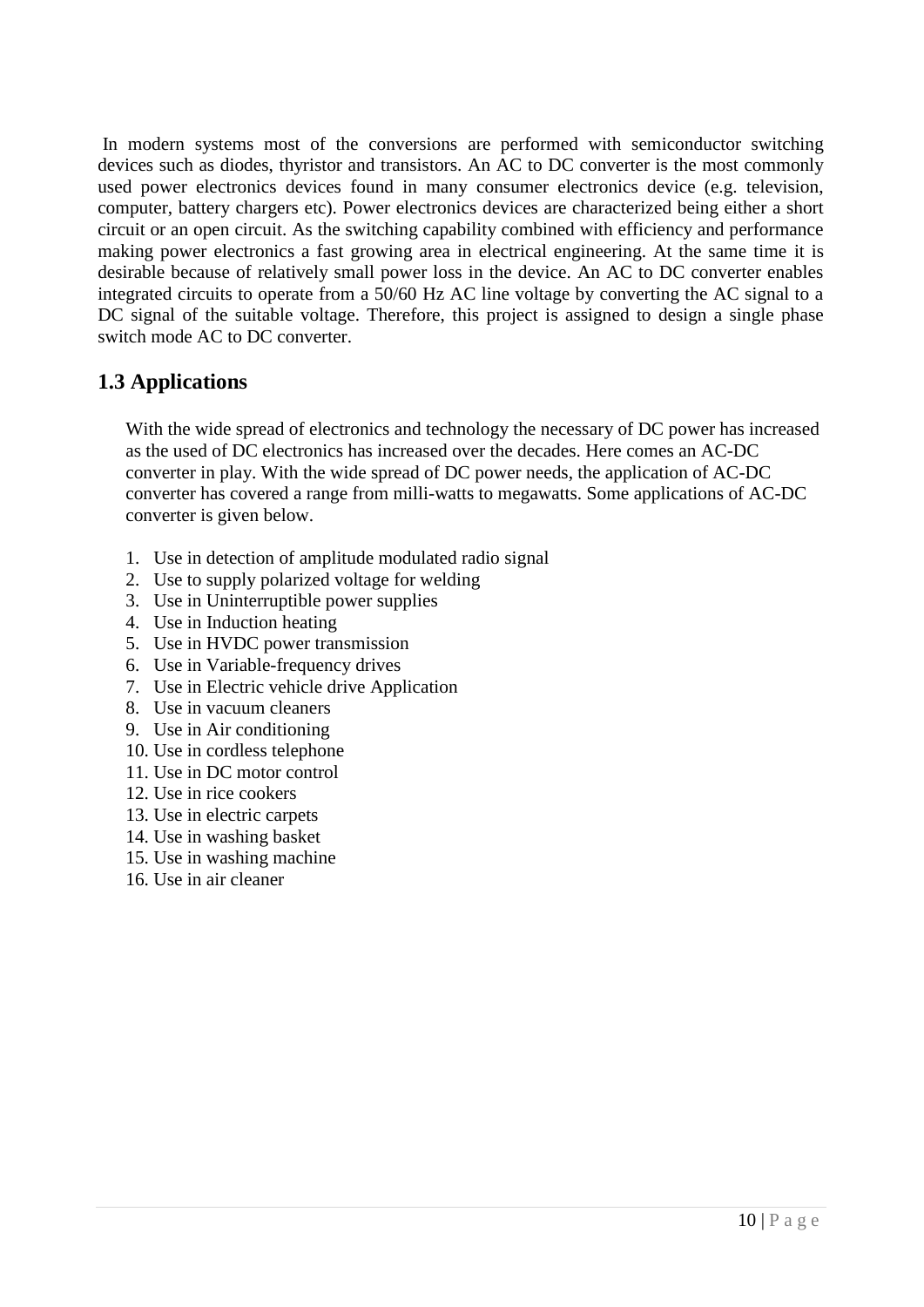### **Chapter 2 RECTIFIERS**

### **2.1 Study of Rectifiers**

#### **Classification of Rectifiers**

- I) Single phase
	- a) Half-wave : i) Controlled ii) Uncontrolled
	- b) Full-wave : i) Controlled ii) Uncontrolled
- II) Three Phase
	- a) Half-wave : i) Controlled ii) Uncontrolled
	- b) Full-wave : i) Controlled ii) Uncontrolled

#### **2.2 Single phase rectifier**

(a) Half-Wave Rectifier: In half-wave rectifier, half of the ac cycle (either positive or negative) pass, while during the other half cycle the diode blocks the current from flowing. Basic half-wave rectifier circuit may be constructed with a single diode in a onephase supply, or three diodes with a three-phase supply. Such circuits are known as halfwave rectifier as they only work on half of the incoming ac wave.



Fig. 2.1: Half Wave Rectifier

(b) Full-Wave Rectifier: A full-wave rectifier converts the whole incoming ac wave so that both halves are used to cause the output current to flow in same direction (either positive or negative). Full-wave rectification is more efficient because it converts both polarities of input waveform to DC. A full-wave rectifier circuit requires four diodes instead of one needed for half-wave rectification. For the arrangement of four diodes the circuit is called a diode bridge or bridge rectifier.



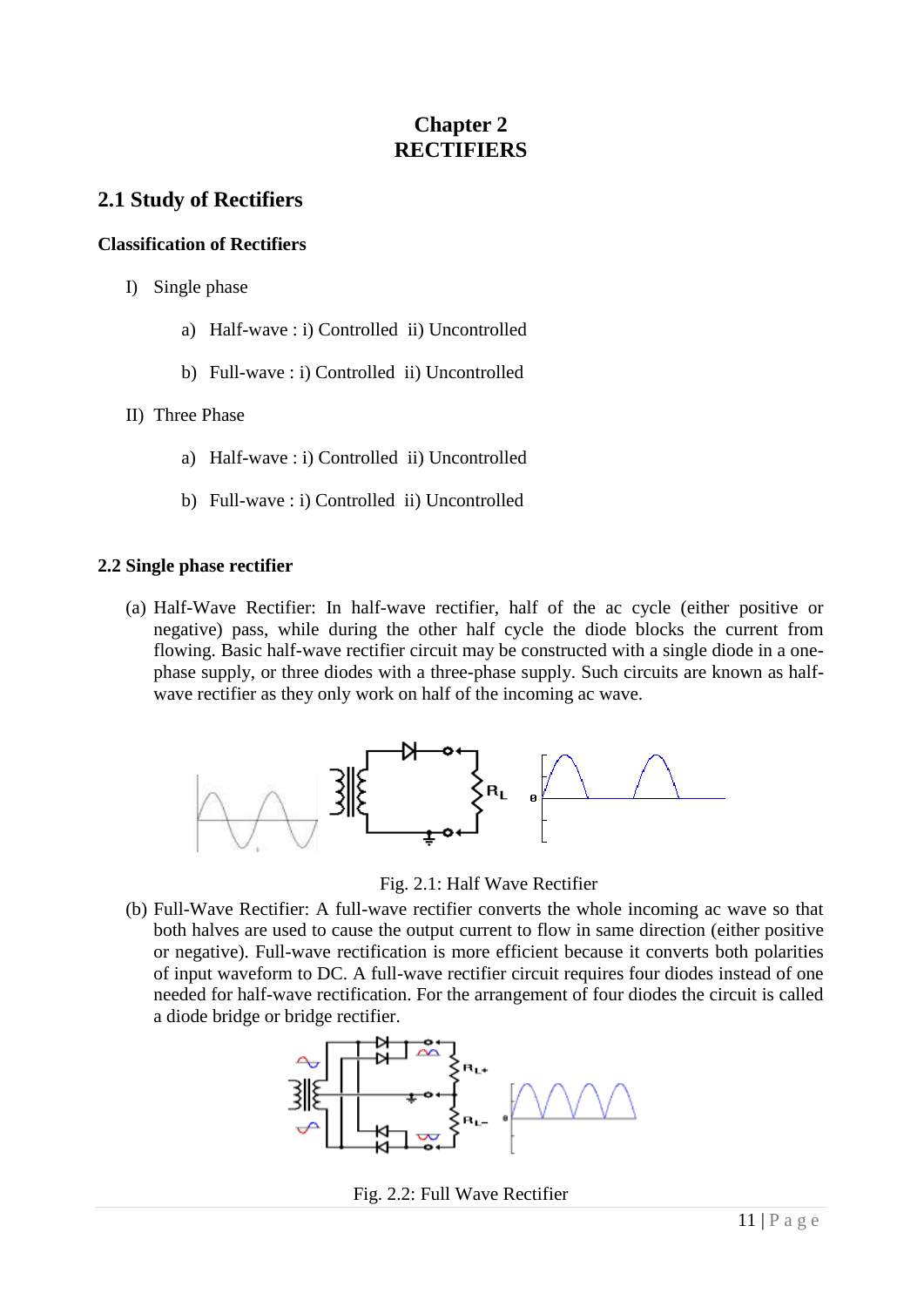#### **2.3 Three-phase half wave rectifier**



Fig. 2.3: phase half wave rectifier

The operation theory is like a single phase half wave rectifier. As each of the phases reach 0.7V the diode of the respective phase start conducting. The resultant current flows through the load.



| Highest line-line  | Conducting diode                  |
|--------------------|-----------------------------------|
| voltage            | pair                              |
| ${\rm V}_{\rm ab}$ | D1 and D6                         |
| $V_{\rm ac}$       | D1 and D2                         |
| $V_{bc}$           | D <sub>2</sub> and D <sub>3</sub> |
| $V_{ba}$           | D <sub>3</sub> and D <sub>4</sub> |
| $V_{ca}$           | D <sub>4</sub> and D <sub>5</sub> |
|                    | D5 and D6                         |

Fig. 2.4: 3-phase full wave rectifier Table 2.1: Conduction modes of diodes

The conducting pair is those that have the highest line-line voltage at that particular instant. The conduction modes are listed in table 2.1.



Fig. 2.5: Input and output voltage waveform for 3 phase full wave rectifier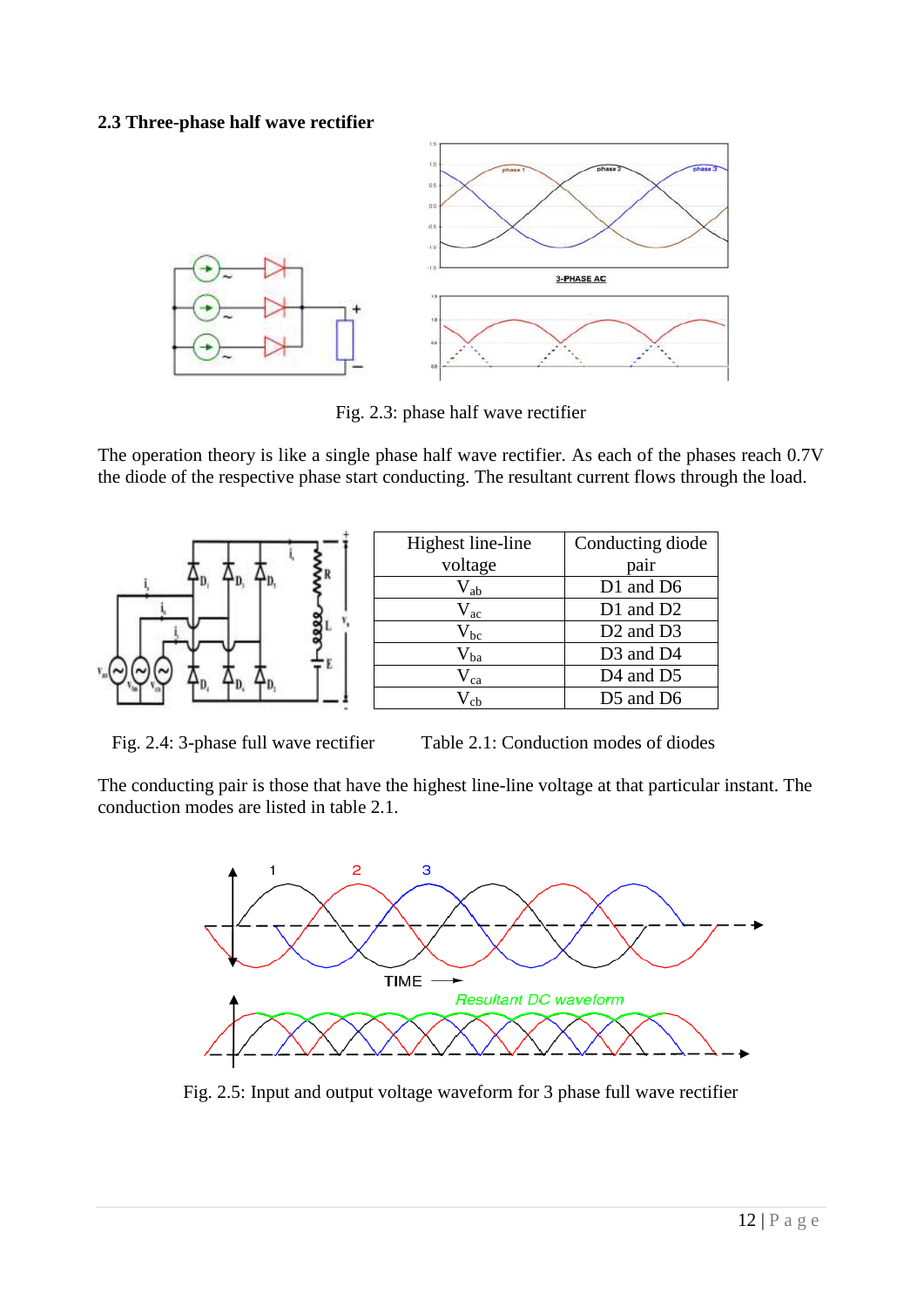### **2.4 Study of single phase rectifier**

When capacitor is added to the load side of the circuit, to eliminate the ripples (pulses), the output voltage and current wave become more dc but the input currents give rise to huge amount of harmonics.



Fig. 2.6: Fourier series of the output of a bridge rectifier with a capacitor on the load side

| <b>Harmonics</b> | Values(mA) | <b>Harmonics</b>        | Values(mA) |
|------------------|------------|-------------------------|------------|
| $I_1(50Hz)$      | 1956.9     | $I_{11}$ (550Hz)        | 311.775    |
| $I_2(100 Hz)$    | 1038.1     | $I_{12}$ (600Hz)        | 172.471    |
| $I_3(150Hz)$     | 444.444    | $I_{13}(650 Hz)$        | 112.770    |
| $I_4(200 Hz)$    | 500.829    | $I_{14}(700 Hz)$        | 76.285     |
| $I_5(250 Hz)$    | 805.970    | $I_{15}(750Hz)$         | 199.005    |
| $I_6(300 Hz)$    | 182.421    | $I_{16}(800 \text{Hz})$ | 116.086    |
| $I_7(350Hz)$     | 497.512    | $I_{17}(850 Hz)$        | 53.068     |
| $I_8(400 Hz)$    | 268.657    | $I_{18}(900 Hz)$        | 89.552     |
| $I_9(450Hz)$     | 348.259    | $I_{19}(950 Hz)$        | 175.788    |
| $I_{10}(500 Hz)$ | 86.236     | $I_{20}(1000 Hz)$       | 92.869     |

THD= 83.6%

Table 2.2: Harmonics component for fig. 2.6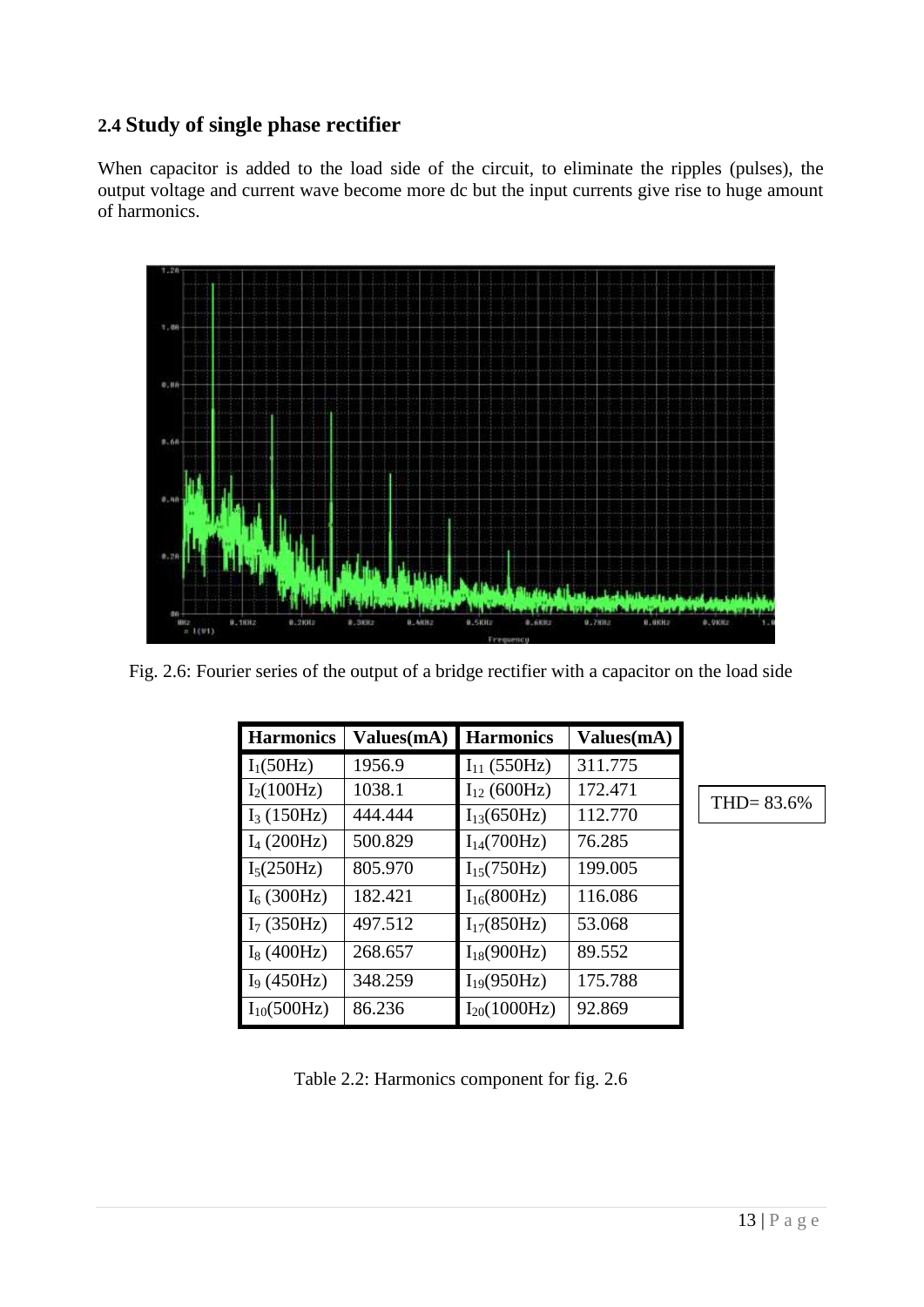Adding another capacitor to the circuit on the input side (fig 2.7) helps reducing the harmonic frequencies. The capacitor acts as a filter eliminating the higher frequency components. But in order to get rid of all or most of the harmonics (bring down THD to about less than 5%) huge capacitors are needed (in the range of milli-farads). Although the capacitor filters off a huge portion of the harmonics, it causes the circuit to draw too much current from the system.

Introducing passive filters to the circuit can prevent harmonics. The harmonic distortion can almost be reduced to less than 5%. But they do not allow the regulation of the output voltage and also decreases the output voltage levels in comparison with the unfiltered rectifiers. In order to get such low harmonic content the value of the inductor and the capacitor has to be huge too (e.g. 100mH and 100uF). A single phase diagram of a rectifier with passive filter is given below.



Fig. 2.7: Rectifier circuit with passive



Fig. 2.8: Fourier series of the output of a rectifier with passive filter

As can be seen in the graph the harmonic content has been eliminated almost completely by the use of the passive filter.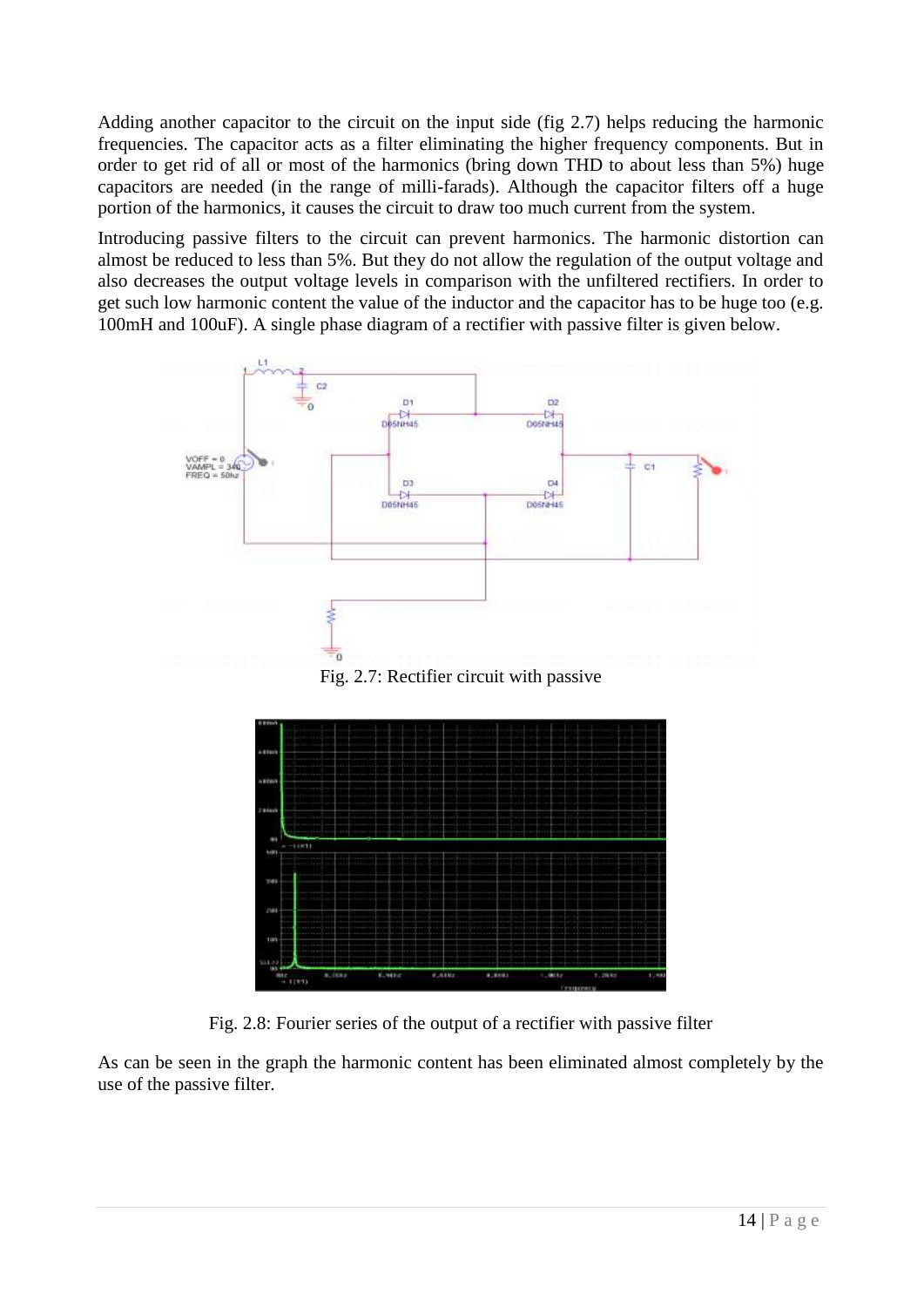### **2.5 Controlled rectifier**

Control over the output voltage and thus power can be established using several different techniques, e.g linear mode regulator or transformer-based rectifier. Switched mode control method has been selected for application in this project. This mode uses a switch to connect and disconnect the source to the load a regular intervals and thus controlling the amount of power to be transferred. Switched mode rectifiers can be made to be highly efficient. The advantages of the switched mode regulator over a linear mode regulator or a transformer based regulator are listed below.



Fig. 2.9: Switched mode rectifier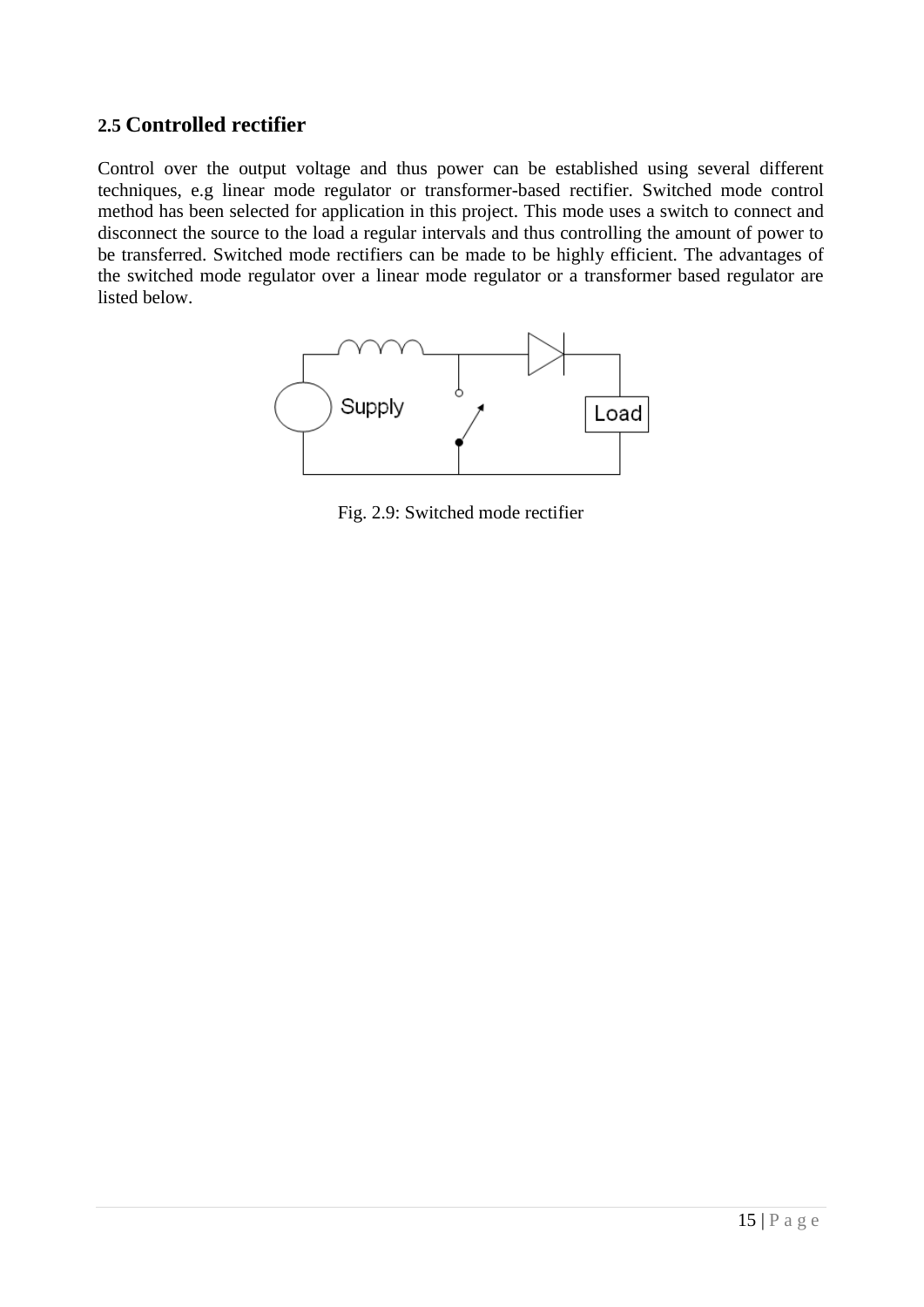# **2.6 Advantages of switching power over linear power supply**

|                                                    | Linear power supply                                                                                                                                                                                                                                                                                                                       | Switching power supply                                                                                                                                                                                                                                                                                                                            |  |  |
|----------------------------------------------------|-------------------------------------------------------------------------------------------------------------------------------------------------------------------------------------------------------------------------------------------------------------------------------------------------------------------------------------------|---------------------------------------------------------------------------------------------------------------------------------------------------------------------------------------------------------------------------------------------------------------------------------------------------------------------------------------------------|--|--|
| Size and<br>weight                                 | Heat-sinks for high power linear Smaller transformer (if used; else inductor) due<br>size<br>and weight. to higher operating frequency (typically 50 kHz<br>add<br>regulators<br>Transformers, if used, are large due to $\parallel$ - 1 MHz). Size and weight of adequate RF<br>shielding may be significant.<br>low operating frequency |                                                                                                                                                                                                                                                                                                                                                   |  |  |
| Output<br>voltage                                  | If transformer is used the achievable<br>voltage<br>restricted<br>by<br>is<br>the<br>transformers capability but the output<br>voltage caries greatly with load.                                                                                                                                                                          | Any voltages available, limited<br>only<br>by<br>transistor breakdown voltages in many circuits.<br>Voltage varies little with load. A SMPS can<br>usually cope with wider variation of input before<br>the output voltage changes.                                                                                                               |  |  |
| Efficiency,<br>heat, and<br>power<br>dissipation   | If<br>regulated:<br>largely<br>efficiency<br>difference<br>depends<br>voltage<br>on<br>between input and output; output<br>voltage is regulated by dissipating<br>excess power as heat resulting in a<br>typical efficiency of 30–40%.                                                                                                    | Output is regulated using duty cycle control; the<br>transistors are switched fully on or fully off, so<br>very little resistive losses between input and the<br>load. The only heat generated is in the non-ideal<br>aspects of the components.                                                                                                  |  |  |
| Complexity                                         | The circuits used are<br>simpler to<br>design and construct.                                                                                                                                                                                                                                                                              | Consists of a controller IC, one or several power<br>transistors and diodes as well as a power<br>transformer, inductors, and filter capacitors.<br>Some design complexities present (reducing<br>noise/interference; extra limitations on<br>maximum ratings of transistors at high switching<br>speeds) not found in linear regulator circuits. |  |  |
| Radio<br>frequency                                 | Mild high-frequency interference may<br>be generated by AC rectifier diodes<br>under heavy current loading, while<br><b>interference</b> most other supply types produce no<br>high-frequency interference.                                                                                                                               | EMI/RFI produced due to the current being<br>switched on and off sharply. Therefore, EMI<br>filters and RF shielding are needed to reduce the<br>disruptive interference.                                                                                                                                                                         |  |  |
| Electronic<br>noise at the<br>  input<br>terminals | high frequency noise.                                                                                                                                                                                                                                                                                                                     | Very low cost SMPS may couple electrical<br>Causes harmonic distortion to the switching noise back onto the mains power line,<br>input AC, but relatively little or no causing interference with $A/V$ equipment<br>connected to the same phase. Non power-factor-<br>corrected SMPSs also cause harmonic distortion.                             |  |  |
| <b>Acoustic</b><br>noise                           | Faint, usually inaudible mains hum,<br>usually due to vibration of windings<br>in the transformer and/or<br>magnetostriction.                                                                                                                                                                                                             | Usually inaudible to most humans, unless they<br>have a fan or are unloaded/malfunctioning, or<br>use a switching frequency within the audio range<br>or the laminations of the coil vibrate at a sub<br>harmonic of the operating frequency.                                                                                                     |  |  |
| <b>Power</b><br>factor                             | Low for a regulated supply because<br>choke-input or resistor-input circuit<br>follows the rectifier.                                                                                                                                                                                                                                     | current is drawn from the mains at the Ranging from very low to medium since a<br>peaks of the voltage sinusoid, unless a simple SMPS without PFC draws current spikes<br>at the peaks of the AC sinusoid.                                                                                                                                        |  |  |

Table 2.3: Comparison of switched mode and linear regulator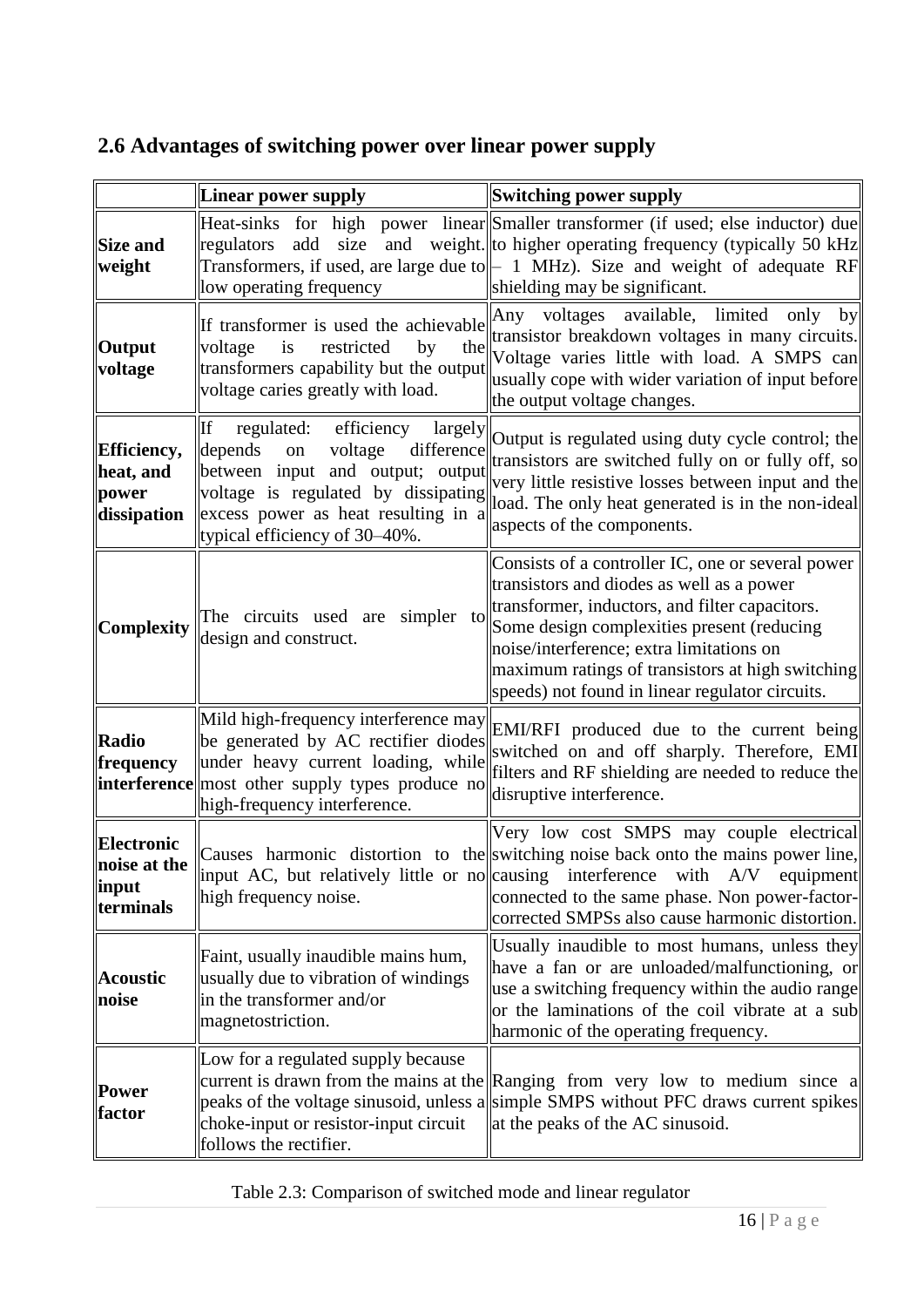### **2.7 Consideration of Harmonics in rectifier Circuits**

The output of a rectifier circuit is non-linear as the resulting voltage is DC. Drawing non linear power from a source causes harmonic current (current that have frequency that are multiple of the fundamental) to arise in the circuit.

In an electrical distribution system harmonics create:

- 1) Large load currents in the neutral wires of a 3 phase system. Theoretically the neutral current can be up to the sum of all 3 phases therefore causing overheating of the neutral wires. Since only the phase wires are protected by circuit breakers of fuses, this can result in a potential fire hazard.
- 2) Overheating of standard electrical supply transformers which shortens the life of a transformer and will eventually destroy it. When a transformer fails, the cost of lost productivity during the emergency repair far exceeds the replacement cost of the transformer itself.
- 3) High voltage distortion exceeding IEEE Standard
- 4) High current distortion and excessive current draw on branch circuits
- 5) High neutral-to-ground voltage often greater than 2 volts
- 6) High voltage and current distortions exceeding IEEE Standard
- 7) Poor power factor conditions that result in monthly utility penalty fees for major users (factories, manufacturing, and industrial) with a power factor less than 0.9.
- 8) Resonance that produces over-current surges. This results in destroyed capacitors and their fuses and damaged surge suppressors which will cause an electrical system shutdown.
- 9) False tripping of branch circuit breakers.

A non-sinusoidal current waveform is rich in harmonics. This is most apparent from noting the Fourier series. Any alternating waveform can be represented by the summation of a fundamental frequency and its harmonics.

$$
i=I_0+I_1sin(wt+\alpha)+I_{2sin}(2wt+\alpha)+..+I_nsin(nwt+\alpha)
$$

The term I is the instantaneous value at any time. The I terms are the maximum amplitude for each of the harmonic frequencies. The angular frequency w is  $2\pi f$ . The phase shift angle represents the time delay between the reference voltage waveform and the current. The n subscript and coefficient of frequency indicates the harmonic number.

The harmonic factor (HF) is used to describe the total harmonic distortion (THD) on the waveform. Harmonic factor is the ratio of the RMS value of all the harmonics(For example, if the fundamental power frequency is 50 Hz, then the  $2<sup>nd</sup>$  harmonic is 100 Hz, the  $3<sup>rd</sup>$  is 150 Hz, etc.) to the RMS value of the fundamental.

| $h=2$<br>THD\%<br>$00\%$ | Where $M_h$ is the magnitude of either   |  |
|--------------------------|------------------------------------------|--|
|                          | voltage or current harmonic component    |  |
|                          | and $M_1$ is the magnitude of either the |  |
|                          | fundamental voltage or current.          |  |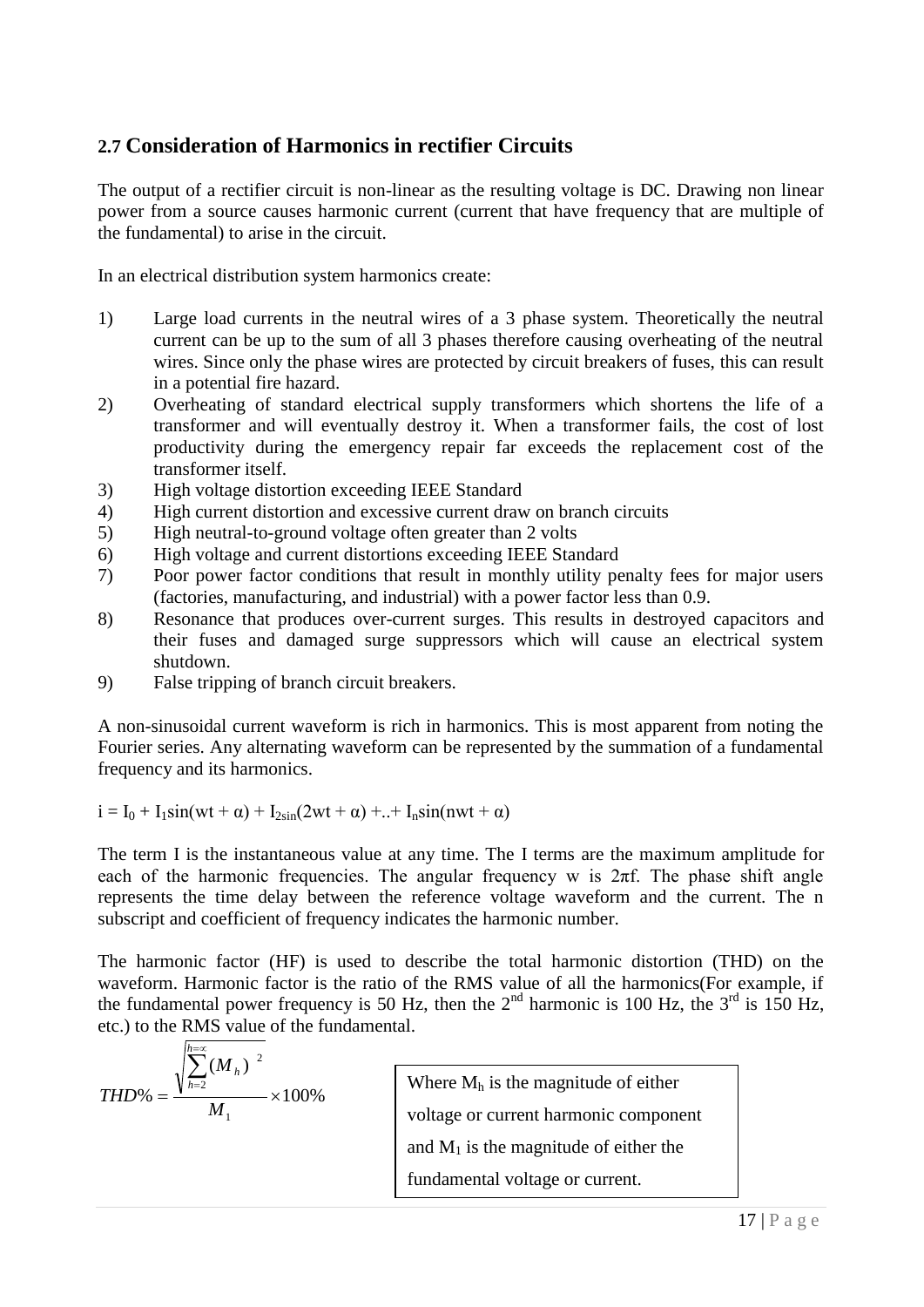In today's environment, all computer systems use converted utility AC voltage to regulated low voltage DC for internal electronics. These non-linear power supplies draw current in high amplitude short pulses. These current pulses create significant distortion in the electrical current and voltage wave shape. This is referred to as a harmonic distortion and is measured in Total Harmonic Distortion (THD). The distortion travels back into the power source and can affect other equipment connected to the same source.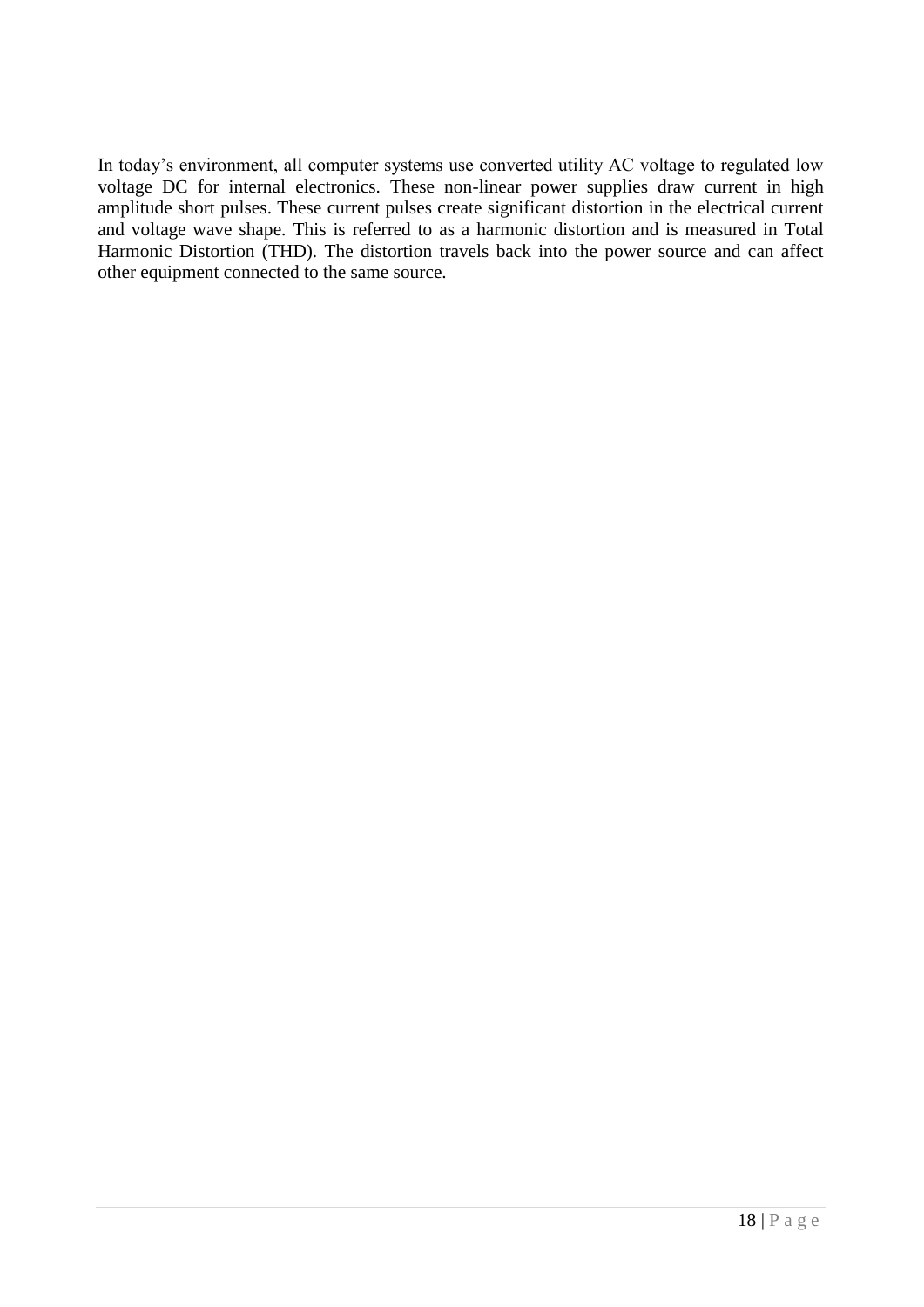### **Chapter 3 CONVERTERS**

The output voltage coming from full wave the full bridge rectifier is unregulated. That is the output voltage cannot be controlled. The output of rectifier is fed into a converter for regulation.

There are four different types of converter available. A brief study of the kinds are presented below.

*Before proceeding further the following assumptions are made: that all the elements in the circuit are considered ideal, i.e. the inductor and capacitor absorbs no energy, the average voltage drop across the inductor and the average capacitor current is zero, the net change in inductor current and the net change in the capacitor voltage at the end of a commutation cycle is zero and the circuit is operating in steady state.*

There are four basic types of converter, the buck, the boost, the buck-boost and the cuk. All these converters have some basic common aspects. All these converters use an energy storing element to transfer energy from the source to the load. They all use electronic switches like MOSFET, transistors, etc to control the power flow.

All these converters have two modes of conduction 1) continuous mode and 2) discontinuous mode. In the continuous mode the current through the inductors of the converters are never zero and thus the inductor never discharges totally whereas in discontinuous mode the inductor current falls back to zero showing total discharge of inductor energy.

### **3.1 The buck**

The buck converter is used to step an input voltage down from a higher potential to a lower potential. The input and output power ideally remains the same. The circuit usually consists of an inductor to store energy and a switch to control the power flow.

#### **Operating principle**



Fig. 3.1: buck converter

The circuit has two stages of operation

On state: when the switch is on the diode is open and the inductor and the load side is connected to the input and the inductor stores energy.



Fig. 3.2: on state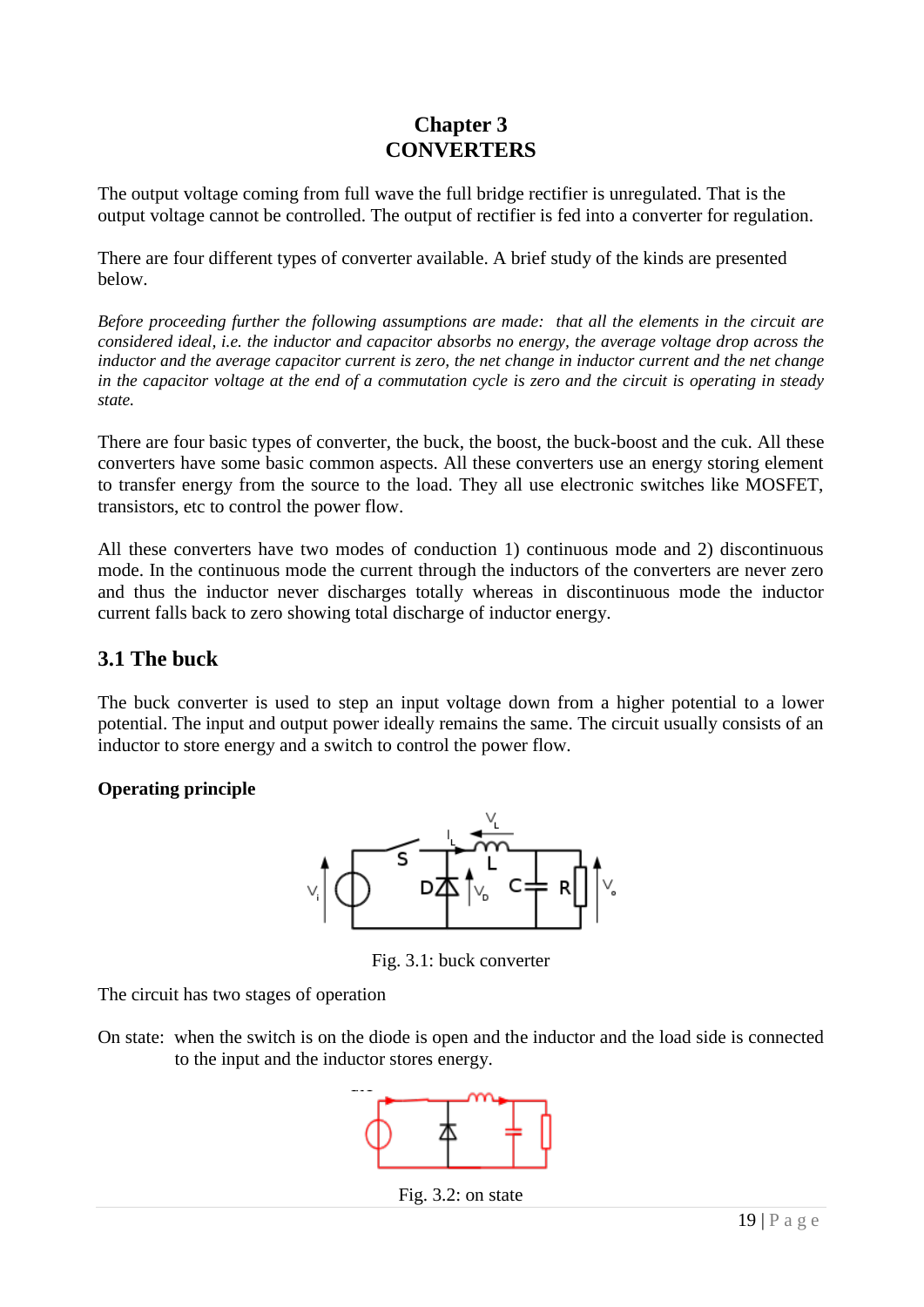Off state: the switch opens to isolate the source from the rest of the circuit, the diode becomes positive biased as the inductor changes polarity and the inductor discharges to provide energy to the load.



#### **Continuous mode**



Fig. 3.4: wave shapes of continuous mode

The rate of change of  $I_L$  can be calculated from:

$$
V_L = L \frac{dI_L}{dt}
$$

With  $V_L$  equal to  $V_i - V_o$  during the On-state and to  $-V_o$  during the Off-state. Therefore, the increase in current during the On-state is given by:

$$
\Delta I_{L_{on}} = \int_0^{t_{on}} \frac{V_L}{L} dt = \frac{(V_i - V_o)}{L} t_{on}, \quad t \{on\} = DT
$$

Identically, the decrease in current during the Off-state is given by:

$$
\Delta I_{L_{off}} = \int_{t_{on}}^{t_{off}} \frac{V_L}{L} dt = -\frac{V_o}{L} t_{off}, \quad t_{off} = T
$$

If the circuit operates in steady state then ideally the current at the start of a cycle would be equal to current in the end of the cycle. That is, the net change in current is zero.

So we can write from the above equations:

$$
\frac{(V_i - V_o)}{L}t_{on} - \frac{V_o}{L}t_{off} = 0
$$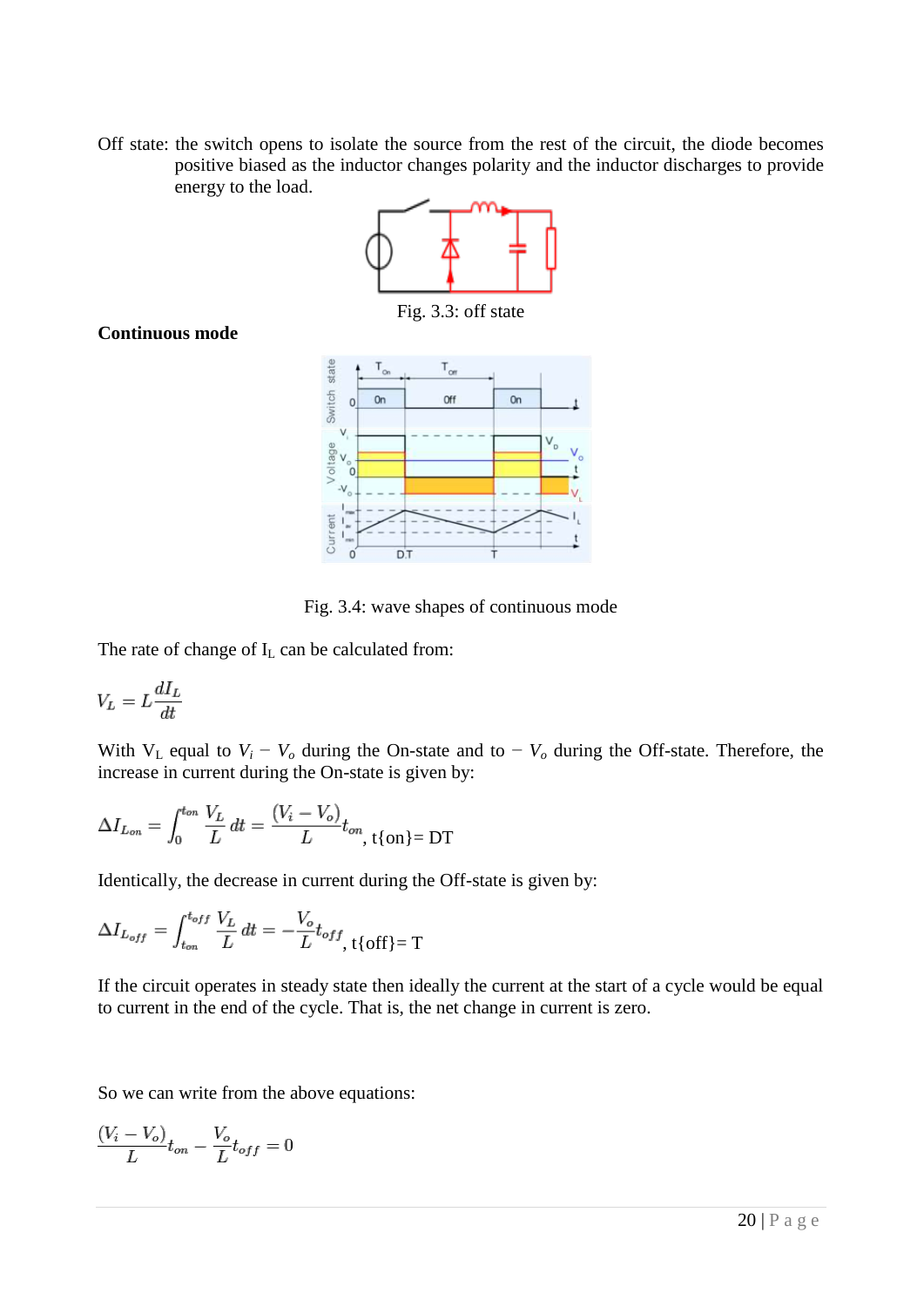Replacing  $t_{on} = DT$  and  $t_{off} = (1-D)T$  we get

$$
(V_i - V_o)DT - V_o(1 - D)T = 0
$$
  
\n
$$
\Rightarrow V_o - DV_i = 0
$$
  
\n
$$
\Rightarrow D = \frac{V_o}{V_i}
$$

Or,

$$
V_{\theta} = D.V_i
$$

From this equation, it can be seen that the output voltage of the converter varies linearly with the duty cycle for a given input voltage. As the duty cycle  $D$  is equal to the ratio between  $t_{On}$  and the period T, it cannot be more than 1. Therefore,  $V_o \leq V_i$ . This is why this converter is referred to as *step-down converter*.

So, for example, stepping 12 V down to 3 V (output voltage equal to a fourth of the input voltage) would require a duty cycle of 25%, in our theoretically ideal circuit.

#### **Discontinuous mode**



Fig. 3.5: wave shapes of discontinuous mode

The energy in the inductor is the same at the beginning and at the end of the cycle (in the case of discontinuous mode, it is zero). This means that the average value of the inductor voltage  $(V_L)$  is zero; i.e., that the area of the yellow and orange rectangles in figure 3.5 are the same. This yield:

$$
(V_i - V_o) DT - V_o \delta T = 0
$$

So the value of  $\delta$  is:

$$
\delta = \frac{V_i - V_o}{V_o}D
$$

The output current delivered to the load  $(I<sub>o</sub>)$  is constant; as we consider that the output capacitor is large enough to maintain a constant voltage across its terminals during a commutation cycle. This implies that the current flowing through the capacitor has a zero average value. Therefore, we have: $\bar{I}_L = I_o$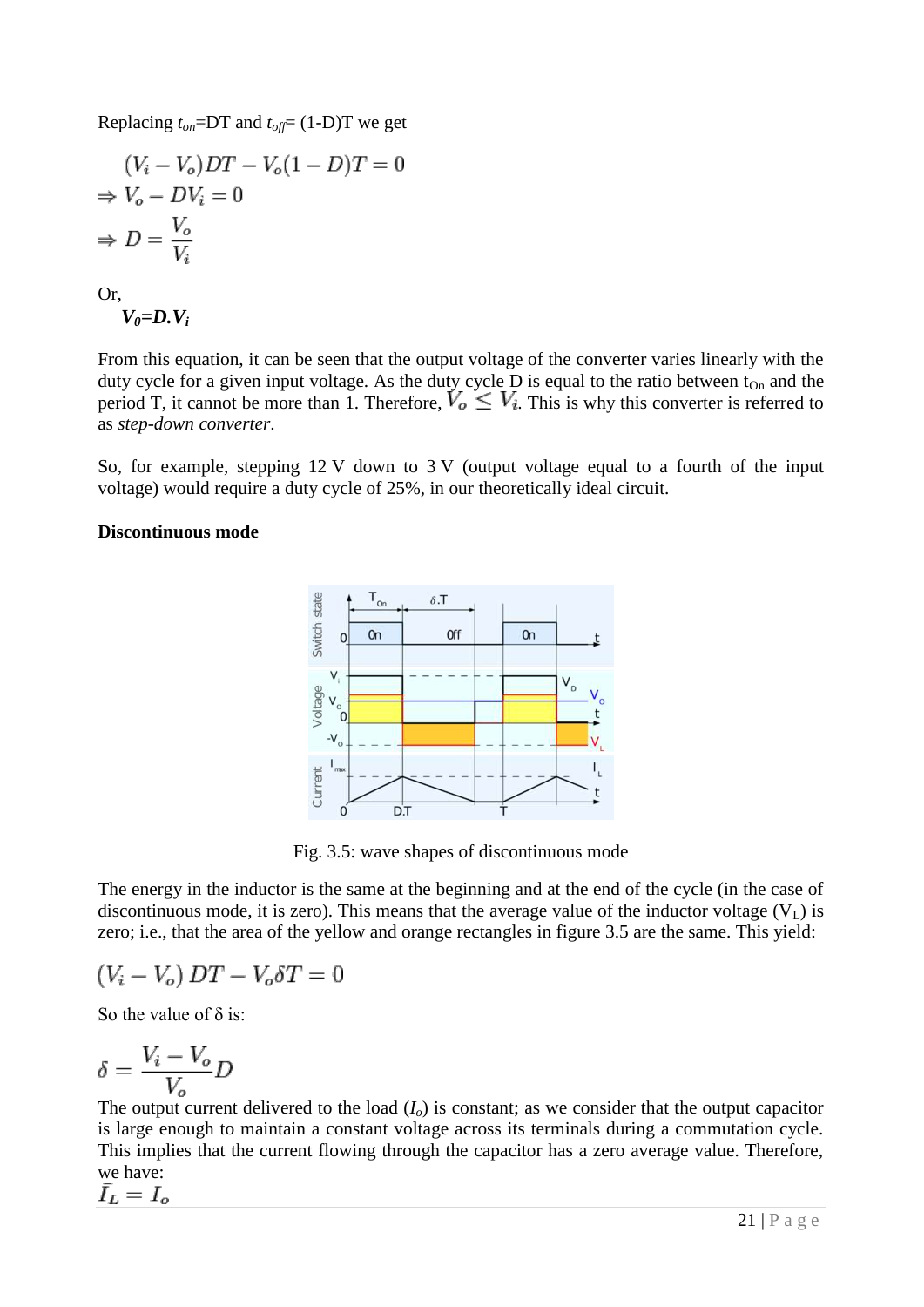Where  $I_{\text{Lis}}$  the average value of the inductor current. As can be seen in figure 3.5, the inductor current waveform has a triangular shape. Therefore, the average value of  $I_L$  can be sorted out geometrically as follow:

$$
\bar{I}_L = \left(\frac{1}{2}I_{L_{max}}DT + \frac{1}{2}I_{L_{max}}\delta T\right)\frac{1}{T}
$$

$$
= \frac{I_{L_{max}}(D+\delta)}{2}
$$

$$
= I_o
$$

The inductor current is zero at the beginning and rises during  $t_{on}$  up to  $I_{Lmax}$ . That means that  $I_{Lmax}$  is equal to:

$$
I_{L_{Max}} = \frac{V_i - V_o}{L} DT
$$

Substituting the value of  $I_{Lmax}$  in the previous equation leads to:

$$
I_o = \frac{(V_i - V_o) DT(D + \delta)}{2L}
$$

And substituting  $\delta$  by the expression given above yields:

$$
I_o = \frac{(V_i - V_o) DT\left(D + \frac{V_i - V_o}{V_o}D\right)}{2L}
$$

The previous expression can be rewritten as:

$$
V_o = V_i \frac{1}{\frac{2LL_o}{D^2 V_i T} + 1}
$$

It can be seen that the output voltage of a buck converter operating in discontinuous mode is much more complicated than its counterpart of the continuous mode. Furthermore, the output voltage is now a function not only of the input voltage  $(V_i)$  and the duty cycle D, but also of the inductor value (L), the commutation period (T) and the output current  $(I_0)$ .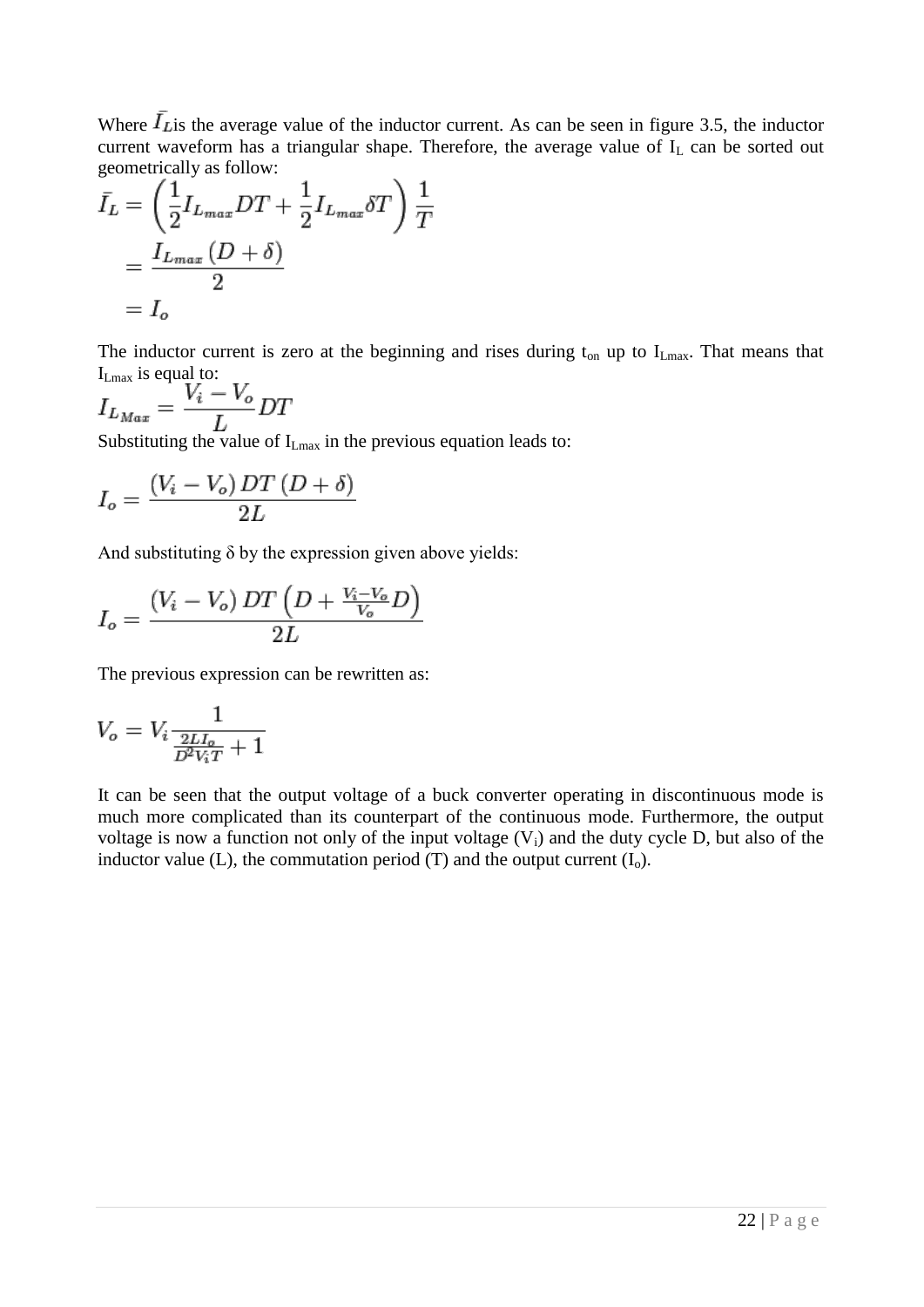### **3.2 The boost**

The boost converter is used to step a voltage up from a lower value. Again the circuit uses an inductor to store and transfer energy to the load from the input. The circuit topology is thus



Fig. 3.6: boost converter

#### **Operating principle**

An [inductor](http://en.wikipedia.org/wiki/Inductor) always has a tendency to resist changes in current. When being charged, it acts as a load and absorbs energy; when being discharged it acts as an energy source. The voltage it produces during the discharge phase is proportional to the rate of change of current, and not to the original charging voltage, thus allowing different input and output voltages.

The basic principle of a Boost converter consists of 2 distinct states

On-state: the switch S is closed, resulting in an increase in the inductor current.



Fig. 3.7: On state

Off-state: the switch is open and the only path offered to inductor current is through the [fly back](http://en.wikipedia.org/wiki/Flyback_diode) [diode](http://en.wikipedia.org/wiki/Flyback_diode) D, the capacitor C and the load R. This result in transferring the energy accumulated during the On-state into the capacitor.



Fig. 3.8: off state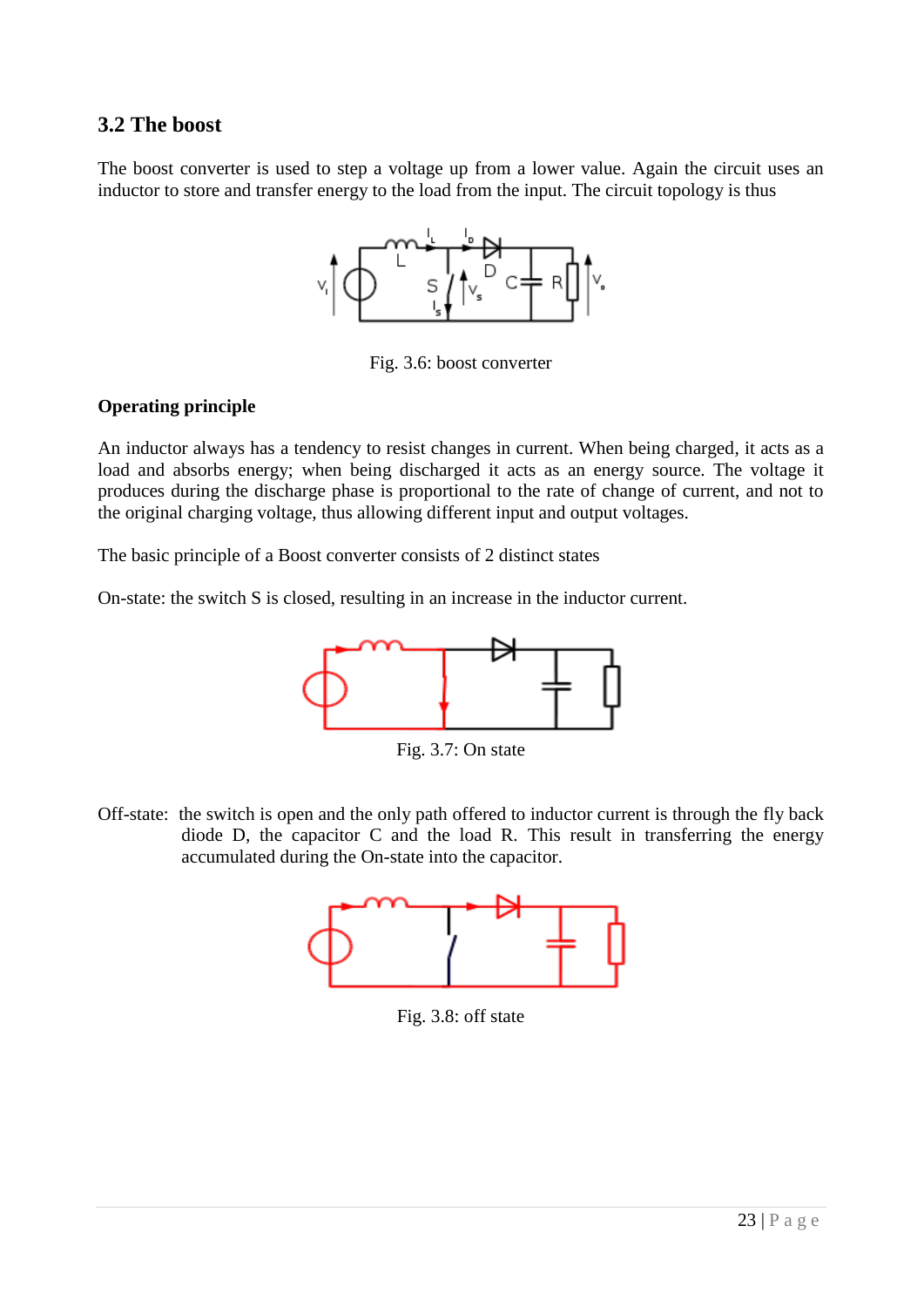### **Continuous mode**



Fig. 3.9: wave shapes of continuous mode

The current through the inductor (*IL*) never falls to zero. The typical waveforms of currents and voltages in a converter operating in this mode are shown in the graph above. The output voltage can be calculated as follows:

In the on-state, the switch S is closed, which makes the input voltage  $(V_i)$  appear across the inductor, which causes a change in current  $(I_L)$  flowing through the inductor during a time period (t) by the formula:

$$
\frac{\Delta I_L}{\Delta t} = \frac{V_i}{L}
$$

At the end of the On-state, the increase of  $I_L$  is therefore:

$$
\Delta I_{L_{On}} = \frac{1}{L} \int_0^{DT} V_i dt = \frac{DT}{L} V_i
$$

During the off-state, the switch S opens, so the inductor current flows through the load. If we consider zero voltage drops in the diode, and a capacitor large enough for its voltage to remain constant, the evolution of  $I_L$  is:

$$
V_i - V_o = L \frac{dI_L}{dt}
$$

Therefore, the variation of  $I_L$  during the Off-period is:

$$
\Delta I_{L_{Off}} = \int_{DT}^{T} \frac{(V_i - V_o) dt}{L} = \frac{(V_i - V_o)(1 - D) T}{L}
$$

For steady state the inductor current has to be the same at the start and end of the commutation cycle. This means the overall change in the current (the sum of the changes) is zero:

$$
\Delta I_{Lo_n} + \Delta I_{Loff} = 0
$$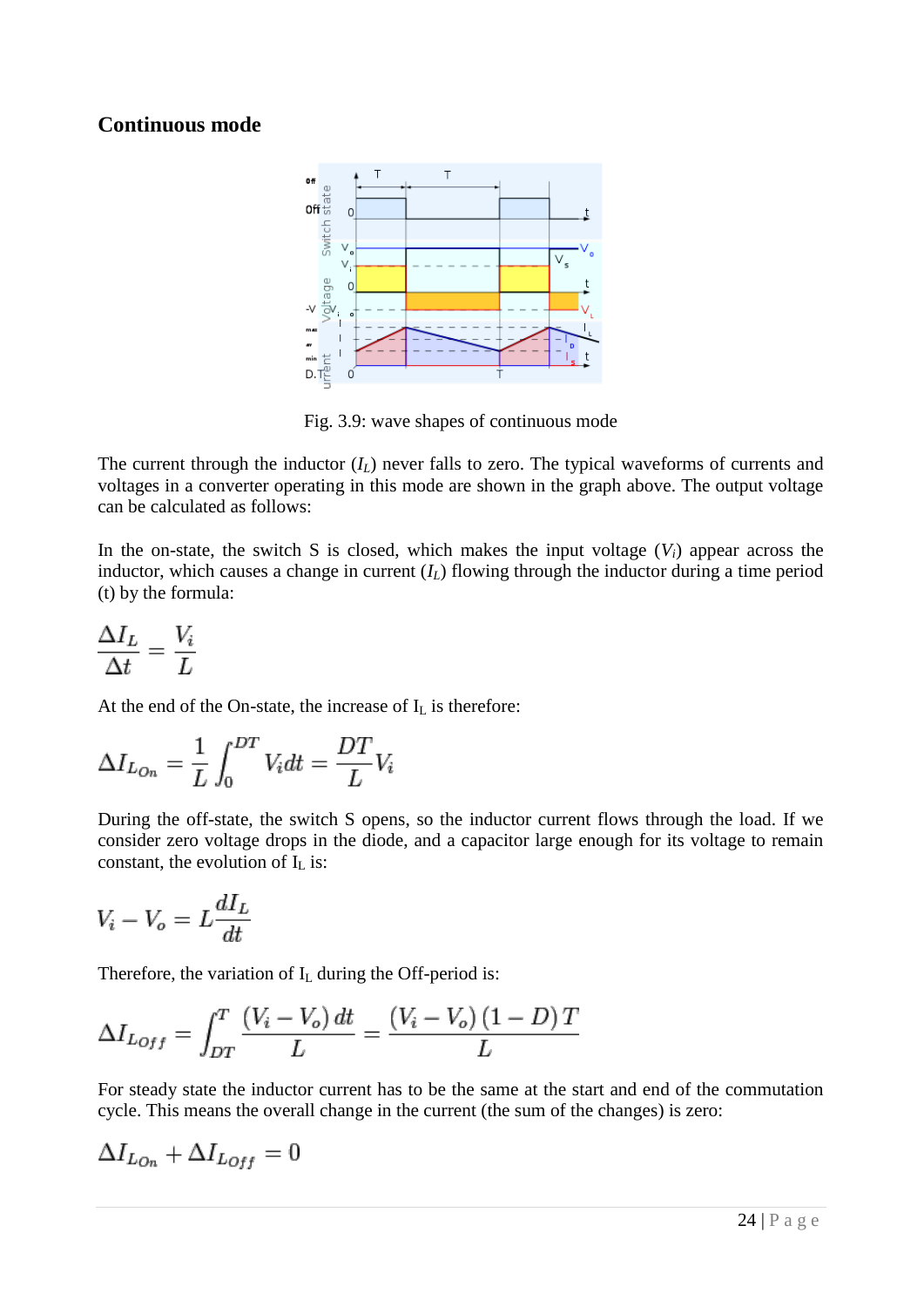Substituting  $\Delta I_{L \text{o}_n}$  and  $\Delta I_{L \text{o}_f}$  their expressions yields:

$$
\Delta I_{Lon} + \Delta I_{Loff} = \frac{V_i DT}{L} + \frac{(V_i - V_o)(1 - D)T}{L} = 0
$$

This can be written as:

$$
\frac{V_o}{V_i} = \frac{1}{1 - D}
$$

Or,

$$
V_0 = V_i / (1-D)
$$

From the above expression it can be seen that the output voltage is always higher than the input voltage (as the duty cycle goes from 0 to 1), and that it increases with D, theoretically to infinity as D approaches 1. This is why this converter is sometimes referred to as a *step-up* converter.

#### **Discontinuous mode**



Fig. 3.10: wave shapes of discontinuous mode

As the inductor current at the beginning of the cycle is zero, its maximum value  $I_{L_{\text{Max}}(at\ t}$ *DT*) is  $\cdot$   $\cdot$   $\sim$ 

$$
I_{L_{Max}} = \frac{V_i DT}{L}
$$

During the off-period, I<sup>L</sup> falls to zero after δ*T*:

$$
I_{L_{Max}} + \frac{(V_i - V_o) \, \delta T}{L} = 0
$$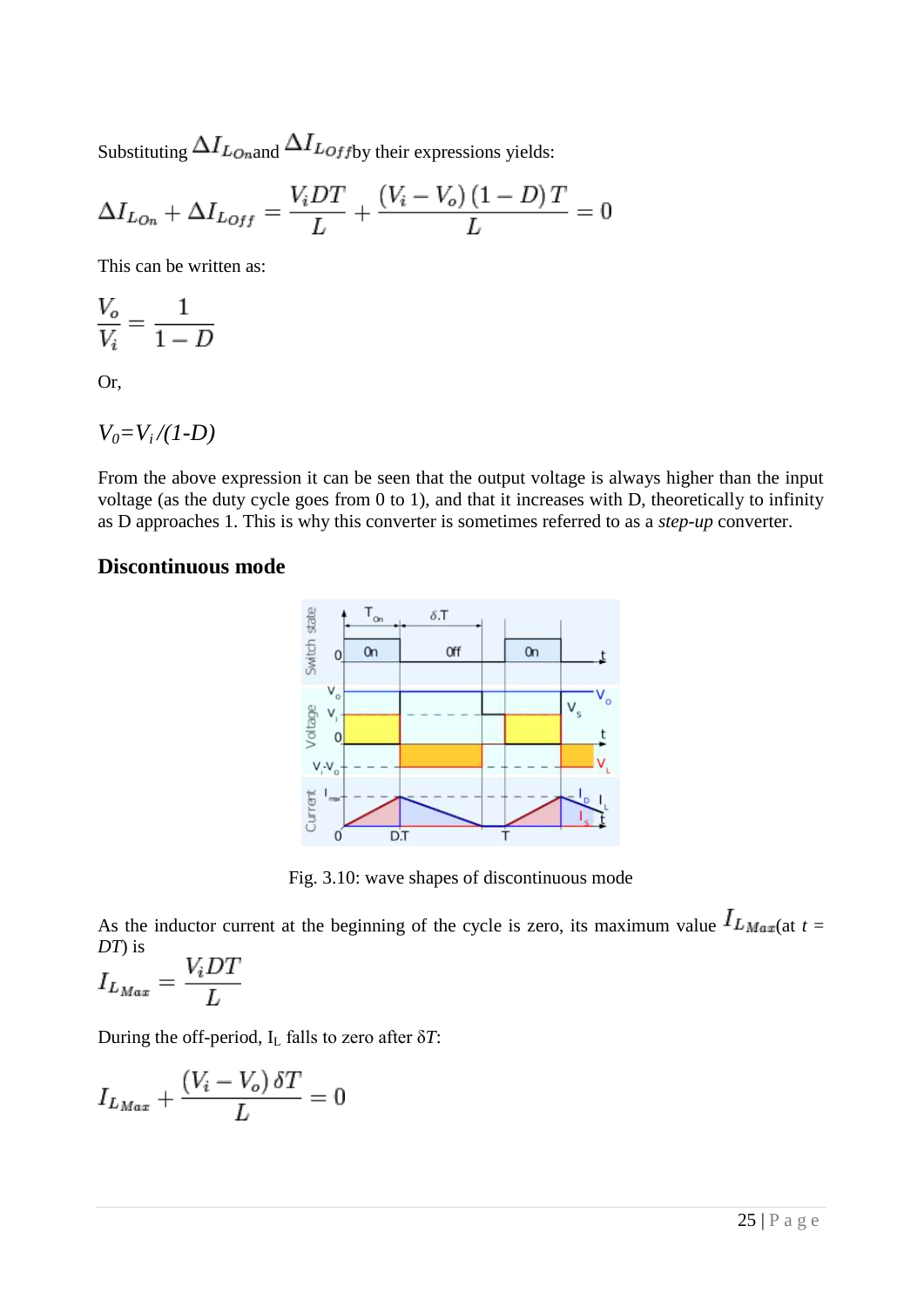Using the two previous equations,  $\delta$  is:

$$
\delta = \frac{V_i D}{V_o - V_i}
$$

The load current  $I_0$  is equal to the average diode current  $(I_D)$ . As can be seen on, the diode current is equal to the inductor current during the off-state. Therefore the output current can be written as:

$$
I_o=\bar{I_D}=\frac{I_{L_{max}}}{2}\delta
$$

Replacing  $I_{Lmax}$  and  $\delta$  by their respective expressions yields:

$$
I_o = \frac{V_iDT}{2L} \cdot \frac{V_iD}{V_o-V_i} = \frac{V_i^2D^2T}{2L(V_o-V_i)}
$$

Therefore, the output voltage gain can be written as follows:

$$
\frac{V_o}{V_i}=1+\frac{V_iD^2T}{2LI_o}
$$

Compared to the expression of the output voltage for the continuous mode, this expression is much more complicated. Furthermore, in discontinuous operation, the output voltage gain not only depends on the duty cycle, but also on the inductor value, the input voltage, the switching frequency, and the output current.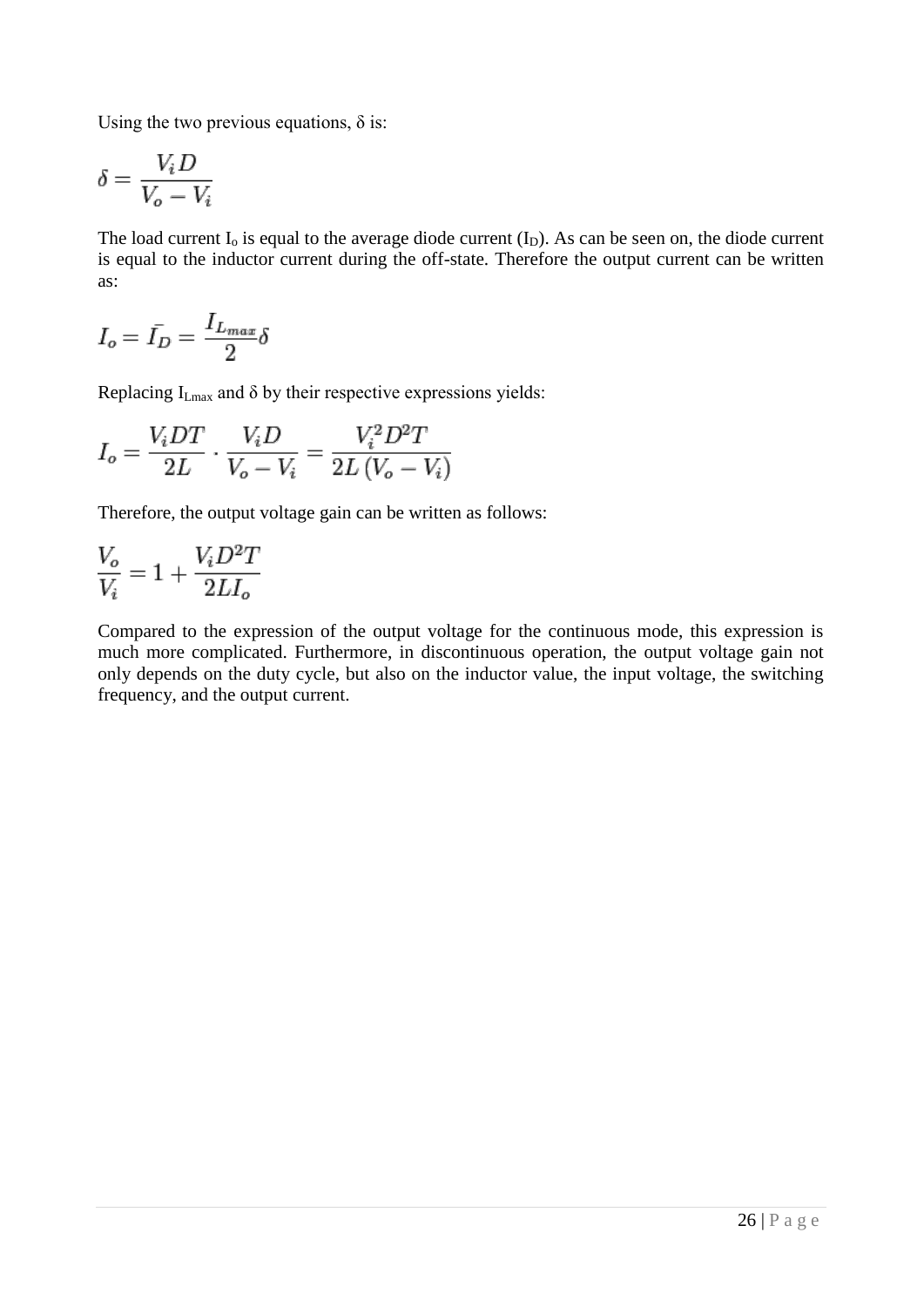### **3.3 The buck-boost**

The buck-boost is a DC-DC converter that can be regulated to give an output voltage that is higher or lower than the input voltage. During normal operation of the buck-boost power stage, the switch is repeatedly turned on and off. This switching action gives rise to a train of pulses at the junction of the switch, diode and the inductor. Although the inductor, L, is connected to the output capacitor, C, only when the diode conducts, an effective L/C output filter is formed. It filters the train of pulses to produce a DC output voltage. There are two different topologies of the concept.

#### **A buck followed by a boost converter**

The output is in the same polarity of the input and can be regulated to be higher or lower than the input. Such a non-inverting buck-boost converter may use a single inductor that is used as both the buck inductor and the boost inductor.

#### **The inverting topology**

The output is negative in polarity. The duty cycle again determines the output voltage. For duty cycle less than 0.5 the circuit acts as a buck converter and for duty cycle greater than 0.5 the circuit acts as a boost converter.



Fig. 3.11: buck–boost converter

As the inverted topology is more common to all we emphasize on the inverted topology. The operating principles are as follows:

There are two stages in which the circuit works

On state: when the switch is on the input and the inductor are isolated from the load side and the inductor is charged. The load receives energy from the capacitor that it accumulates during the off state.



Fig. 3.12: On stage

Off state: the input is isolated from the whole system and the inductor supplies energy to the output filter capacitor and the load resistor.



Fig. 3.13: Off stage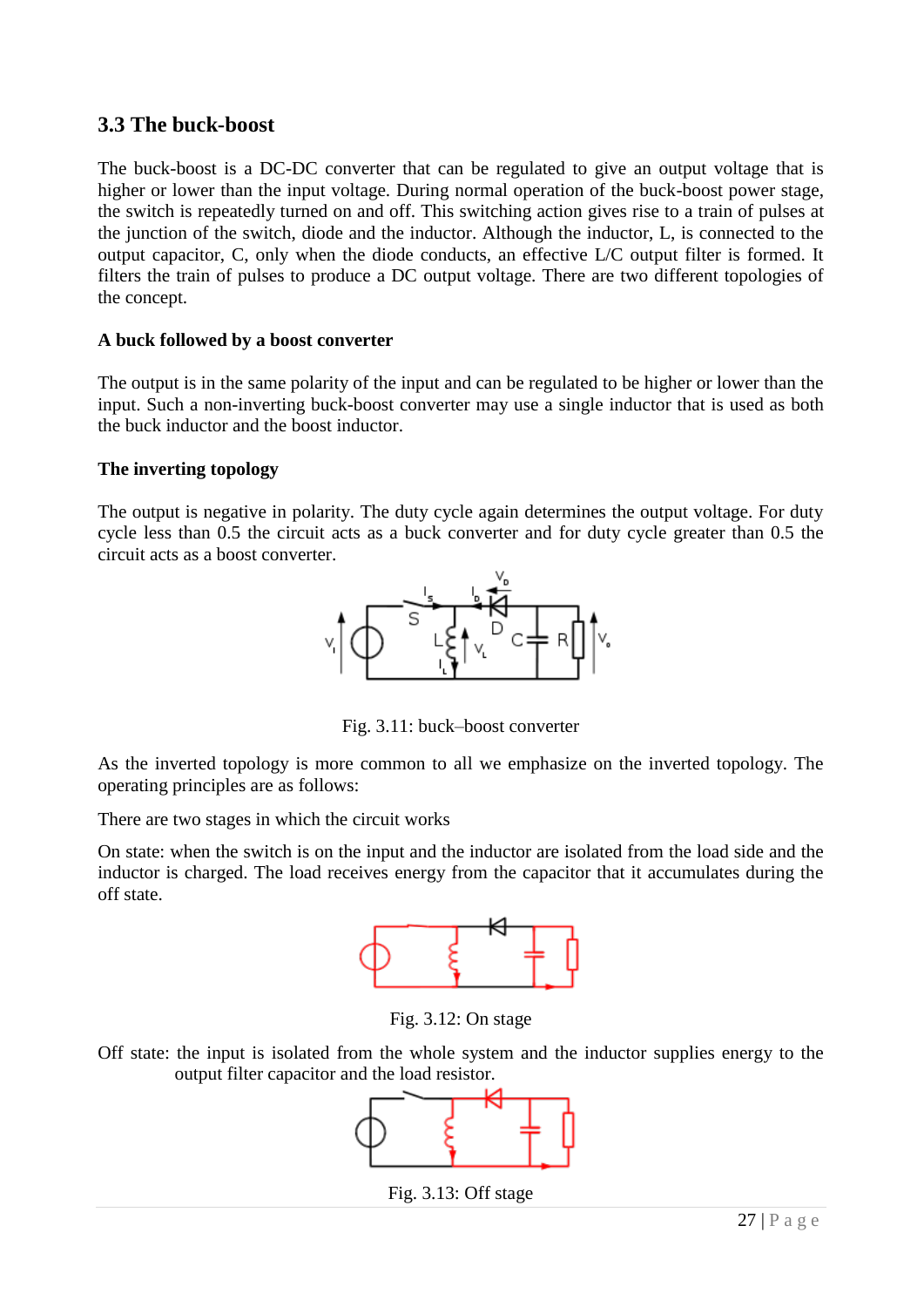#### **Continuous mode**



Fig. 3.14: wave shapes of continuous mode

In this mode the inductor current never reaches zero. During the on stage the rate of change in the inductor current  $(I_L)$  is

$$
\frac{\mathrm{d} I_\mathrm{L}}{\mathrm{d} t} = \frac{V_i}{L}
$$

At the end of the On-stage the change in inductor current is

$$
\Delta I_{\text{Lon}} = \int_0^{DT} dI_{\text{L}} = \int_0^{DT} \frac{V_i}{L} dt = \frac{V_i DT}{L}
$$
  
 
$$
D = duty cycle = Ton/T
$$

During the Off-state the switch is open effectively disconnecting the source from the inductor and the load side. The energy stored in the inductor discharges into the capacitor and the load. During this time the inductor current is

$$
\frac{\mathrm{d} I_{\mathrm{L}}}{\mathrm{d} t} = \frac{V_o}{L}
$$

The change in the inductor current during the off stage is:

$$
\Delta I_{\rm{L_{{\rm{Off}}}}} = \int_0^{(1-D)T} {\rm{d}} \, I_{\rm{L}} = \int_0^{(1-D)T} \frac{V_o \ {\rm{d}} \, t}{L} = \frac{V_o \, (1-D) \, T}{L}
$$

The source current during the on stage is equal to the inductor current and equal to zero when the switch is off.

The energy in an inductor is given by:

$$
E = \frac{1}{2} L I_{\rm L}^2
$$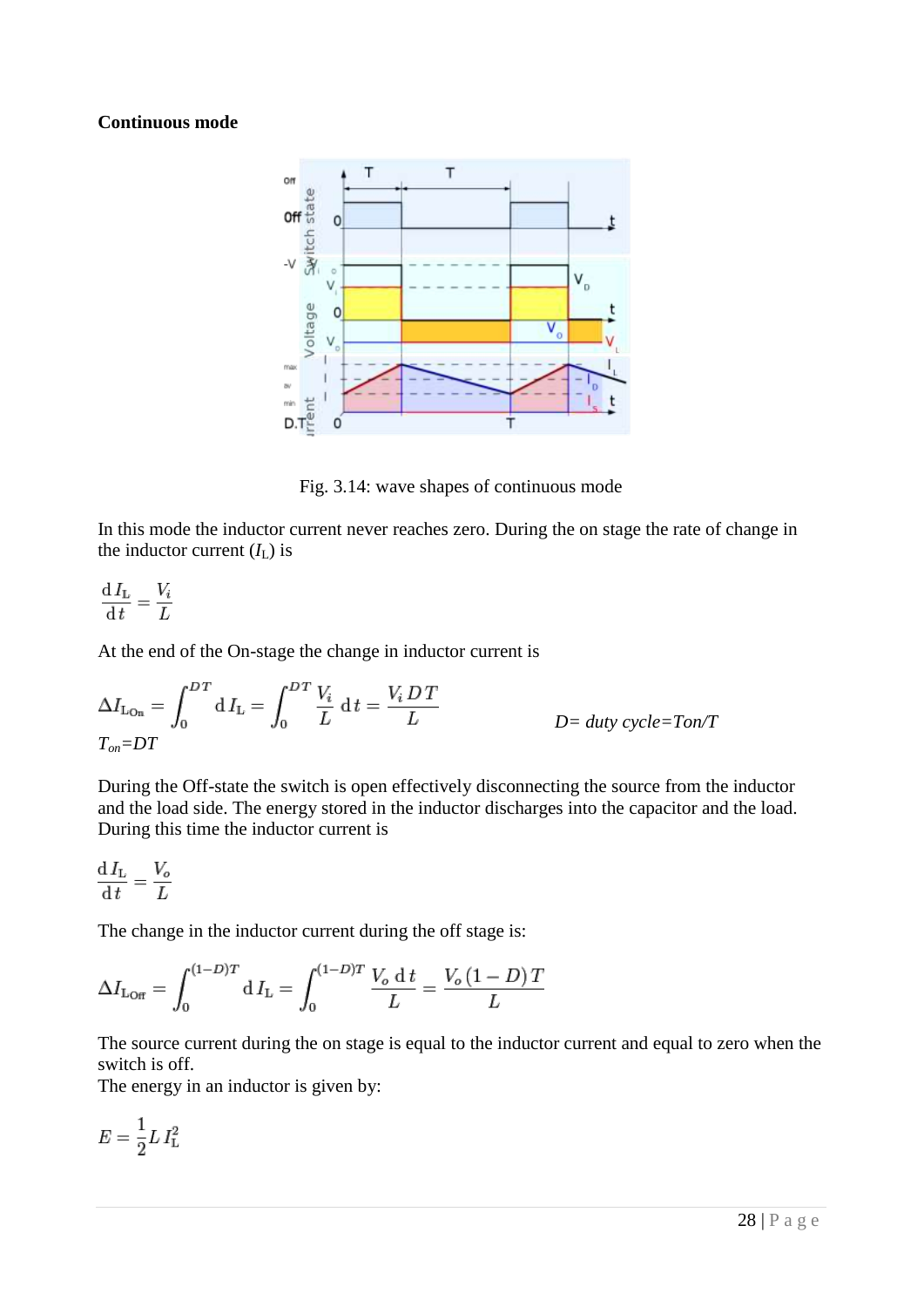At the end of a cycle the inductor current is the same as the beginning of the cycle. Thus the summation of the current is therefore zero.

$$
\Delta I_{\rm{L_{On}}}+\Delta I_{\rm{L_{Off}}}=0
$$

Substituting  $\Delta I_{\text{Lonand}} \Delta I_{\text{Lorby their expressions yields:}}$ 

$$
\Delta I_{\text{Lo}_{n}} + \Delta I_{\text{Lo}_{f}} = \frac{V_i \, D \, T}{L} + \frac{V_o \left(1 - D\right) T}{L} = 0
$$

Rearranging:

$$
\frac{V_o}{V_i} = \left(\frac{-D}{1-D}\right)
$$

Or:

$$
V_0 = -Vs.D/(1-D)
$$

The output of the circuit is in reverse polarity to the input. Output voltage is lower than input when  $D \le 5$  and higher than input when  $5 \le D \le 1$ . Theoretically, the output voltage should reach infinity when duty cycle is set to 1.

#### **Discontinuous mode**



Fig. 3.15: wave shapes of discontinuous mode

As the inductor current at the beginning of the cycle is zero, its maximum value  $I_{L_{\text{max}}}$  $(at = DT)$  is

………….1

During the off-stage,  $I_L$  falls to zero after  $\delta$ .T:

$$
I_{L_{\max}} + \frac{V_o \, \delta \, T}{L} = 0 \dots 2
$$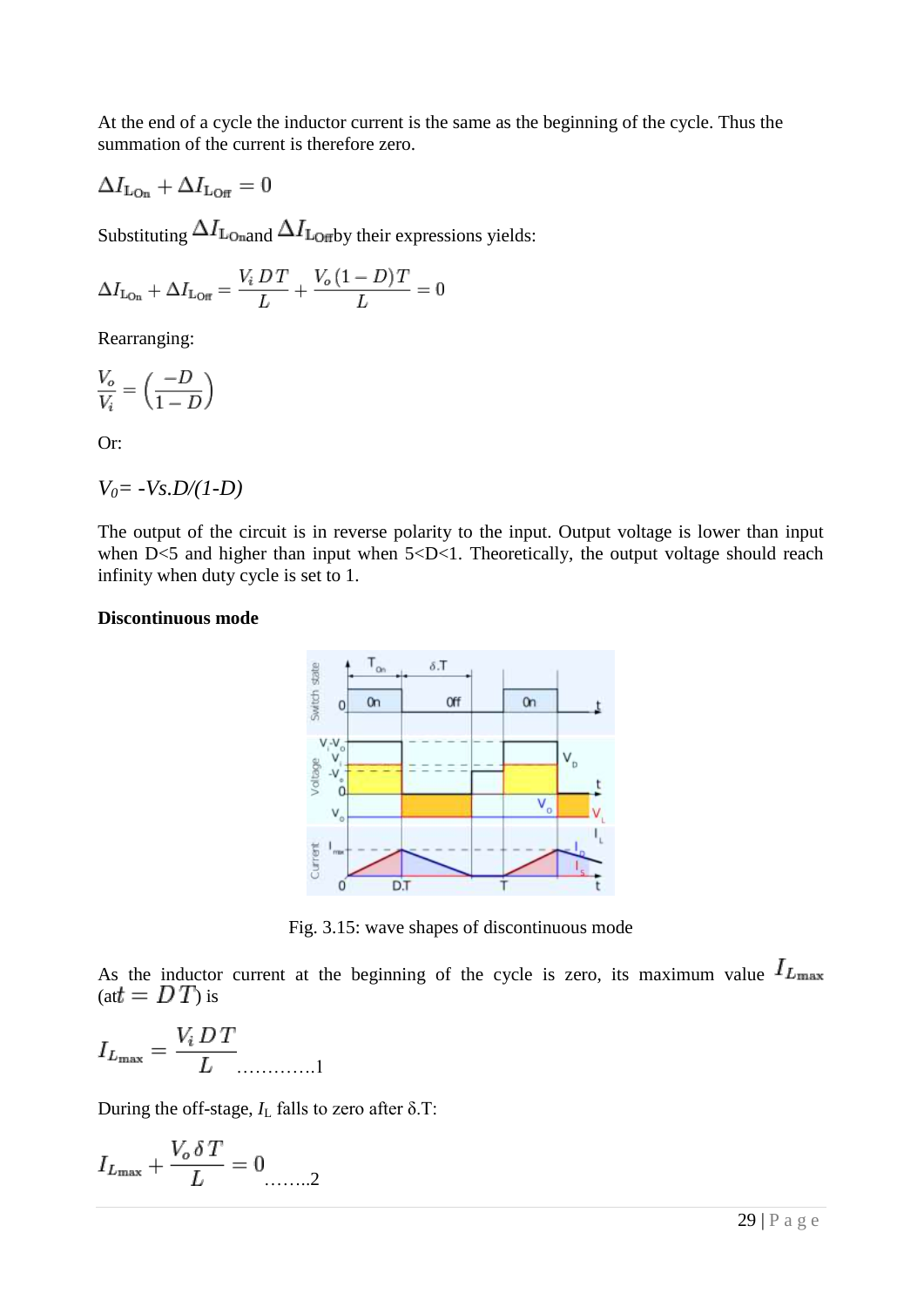Putting equations 1 and 2 together:

$$
\delta = -\frac{V_i D}{V_o}
$$

The load current  $I<sub>o</sub>$  is equal to the average diode current  $(I<sub>D</sub>)$  which is equal to the inductor current during the off-stage. Therefore, the output current can be written as:

$$
I_o=\bar{I_D}=\frac{I_{L_{\rm max}}}{2}\delta
$$

Replacing  $I_{L_{\text{max}}}$  and  $\delta$  by their respective expressions:

$$
I_o = -\frac{V_i}{2L} \frac{D T}{V_o} \frac{V_i}{V_o} = -\frac{V_i^2}{2L} \frac{D^2 T}{V_o}
$$

Therefore, the output voltage gain can be written as:

$$
\frac{V_o}{V_i}=-\frac{V_i\,D^2\,T}{2L\,I_o}
$$

The output voltage in negative in polarity and increases with duty cycle from zero. In discontinuous operation, the output voltage not only depends on the duty cycle, but also on the inductor value, the input voltage and the output current.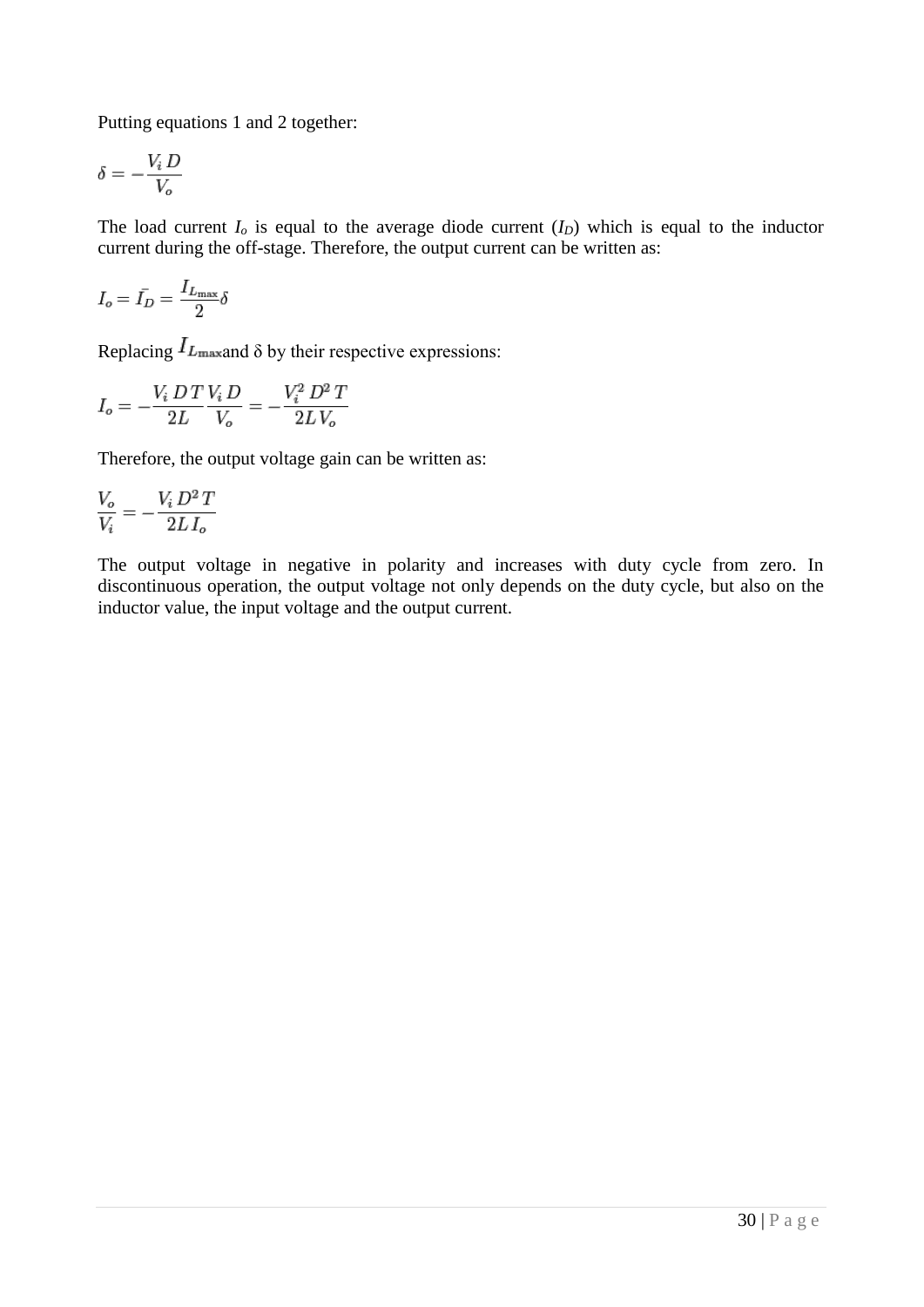### **3.4 The cuk**

The circuit setup is like a combination of the buck and boost converters. Like the buck-boost circuit it delivers an inverted output. Virtually all of the output current passes through C1, and as ripple current. So C1 is usually a large electrolytic with a high ripple current rating and low ESR (equivalent series resistance), to minimize losses. The main difference between the cuk and the other converters is that the cuk used a capacitor as the energy storing element.

#### **Operating Principle**



Fig. 3.16: a non-isolated Cuk converter



Fig. 3.17: on & off state

When S is turned on, current flows from the input source through L1 and S, storing energy in L1's magnetic field. Then when S is turned off, the voltage across L1 reverses to maintain current flow. As in the boost converter current then flows from the input source, through L1 and D1, charging up C1 to a voltage somewhat higher than Vin and transferring to it some of the energy that was stored in L1. When S is turned on again, C1 discharges through via L2 into the load, with L2 and C2 acting as a smoothing filter. Meanwhile energy is being stored again in L1, ready for the next cycle.

As with other converters [\(buck converter,](http://en.wikipedia.org/wiki/Buck_converter) [boost converter,](http://en.wikipedia.org/wiki/Boost_converter) [buck-boost converter\)](http://en.wikipedia.org/wiki/Buck-boost_converter) the Cuk converter can operate in two modes 1) continuous 2) discontinuous current mode. However, unlike these converters, it can also operate in discontinuous voltage mode (i.e., the voltage across the capacitor drops to zero during the commutation cycle).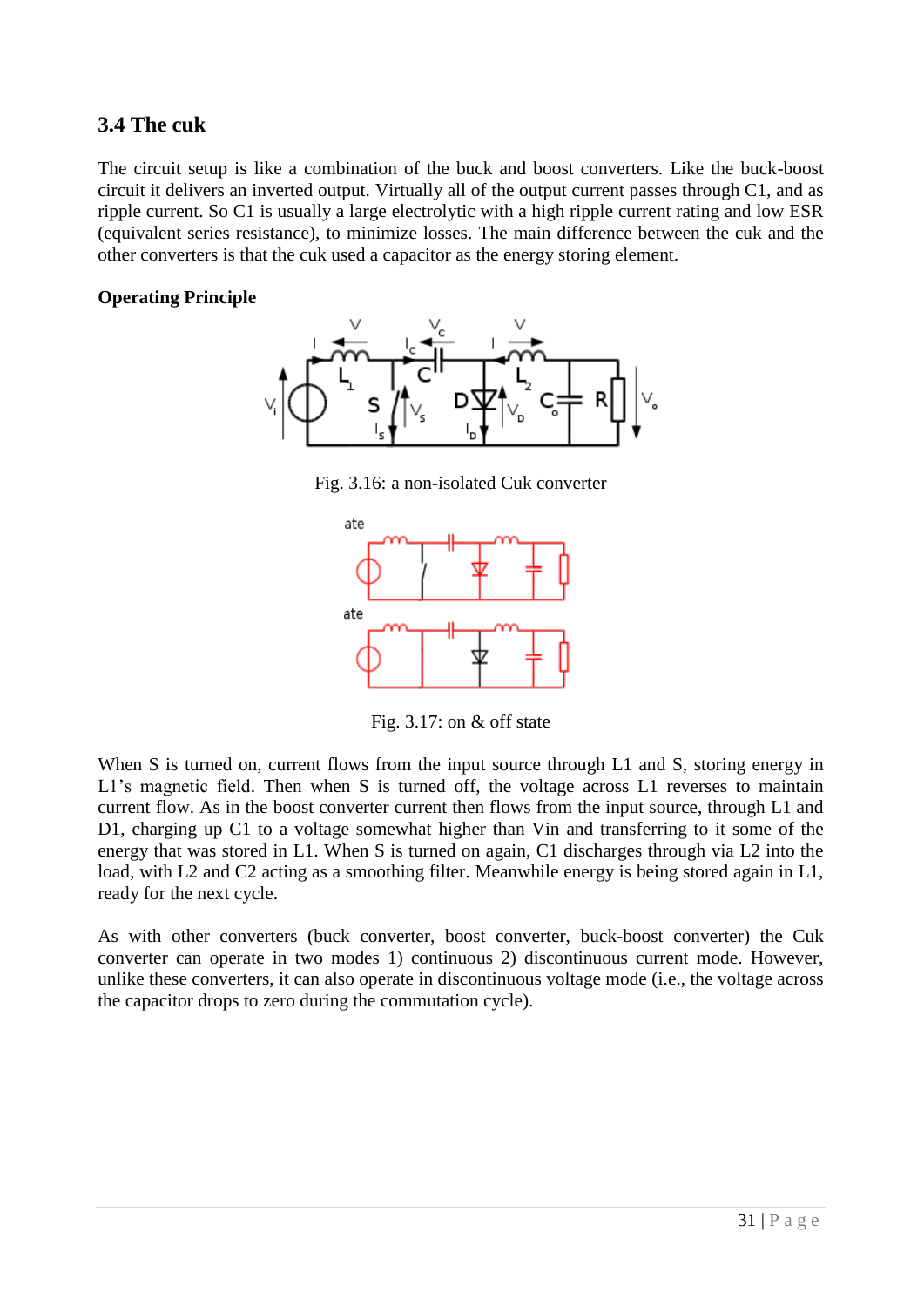#### **Continuous mode**

The current through the inductors has to be the same at the beginning and the end of the commutation cycle. As the evolution of the current through an inductor is related to the voltage across it:

$$
V_L=L\frac{dI}{dt}
$$

it can be seen that the average value of the inductor voltages over a commutation period have to be zero to satisfy the steady-state requirements.

If we consider that the capacitors  $C$  and  $C_0$  are large enough for the voltage ripple across them to be negligible, the inductor voltages become:

in the off-state, inductor  $L_1$  is connected in series with  $V_i$  and C. Therefore  $V_{L1} = V_i - V_c$ . As the diode D is forward biased (we consider zero voltage drop),  $L_2$  is directly connected to the output capacitor. Therefore  $V_{L2} = V_o$ 

in the on-state, inductor  $L_1$  is directly connected to the input source. Therefore  $V_{L1} = V_i$ . Inductor  $L_2$  is connected in series with C and the output capacitor, so  $V_{L2} = V_o + V_c$ 

The converter operates in on-state from  $t=0$  to  $t=D$ ·T (D is the [duty cycle\)](http://en.wikipedia.org/wiki/Duty_cycle), and in off state from D·T to T (that is, during a period equal to (1-D)·T). The average values of  $V_{L1}$  and  $V_{L2}$  are therefore:

$$
\bar{V}_{L1} = D \cdot V_i + (1 - D) \cdot (V_i - V_C) = (V_i - (1 - D) \cdot V_C)
$$
  

$$
\bar{V}_{L2} = D (V_o + V_C) + (1 - D) \cdot -V_o = (V_o + D \cdot V_C)
$$

As both average voltage have to be zero to satisfy the steady-state conditions we can write, using the last equation:

$$
V_C = \frac{V_o}{D}
$$

So the average voltage across  $L_1$  becomes:

$$
\bar{V}_{L1} = \left(V_i + (1 - D) \cdot \frac{V_o}{D}\right) = 0
$$

This can be written as:

$$
V_o = -V_i.D/(1-D)
$$

As with the buck-boost converter, the ratio between the output voltage and the input voltage is Vout/Vin =  $-D/(1-D)$  =  $-Ton/Toff$ . The output voltage is in negative polarity. The output voltage can either be stepped up or down, depending on the switching duty cycle. The main difference between buck-boost and cuk converter is that because of the series inductors at both input and output, the Cuk converter has much lower current ripple in both circuits. By careful adjustment of the inductor values, the ripple in either input or output can be nulled completely.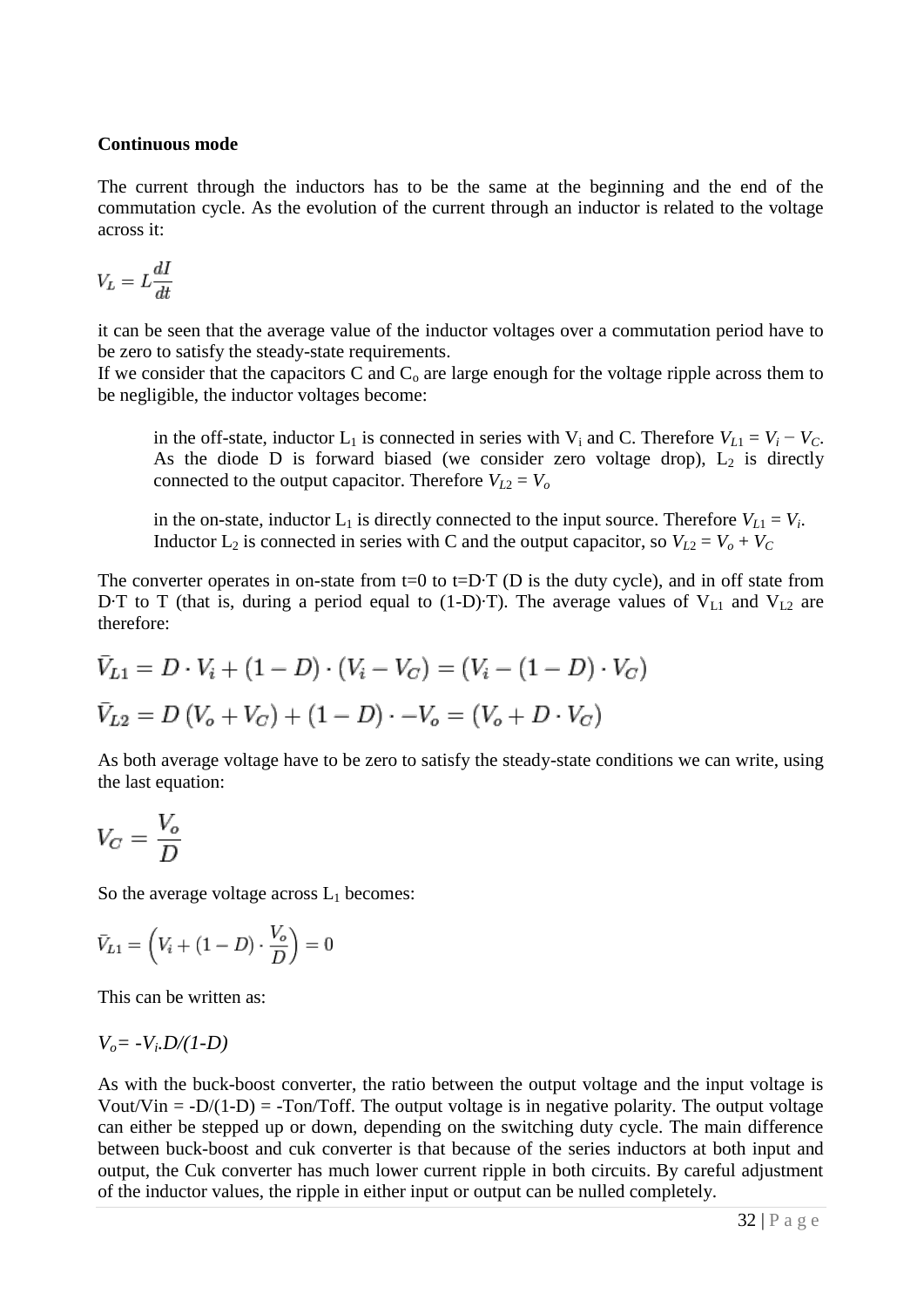#### **Discontinuous mode**

Like all DC-DC converters Cuk converters rely on the ability of the inductors in the circuit to provide continuous current, in much the same way a capacitor in a rectifier filter provides continuous voltage. If this inductor is too small or below the "critical inductance", then the current will be discontinuous.

The minimum inductance is given by:

$$
L_1 min = \frac{(1 - D)^2 R}{2 D f_s}
$$

Where  $f_s$  is the switching frequency.

Filters are used on the input and the output side of the converters to maintain constant output and input voltage and current. The filters also eliminate the switching harmonics (EMI). A capacitor is used in a filter to reduce ripple in voltage. Since switched power regulators are usually used in high current, high-performance power supplies, the capacitor should be chosen for minimum loss.

### **3.5 Efficiency factors**

#### **Conduction losses that depend on load:**

Resistance when the transistor or MOSFET switch is conducting. Diode forward voltage drop (usually 0.7 V or 0.4 V for [schottky diode\)](http://en.wikipedia.org/wiki/Schottky_diode) Inductor winding resistance and capacitor equivalent series resistance.

#### **Switching losses:**

Voltage-Ampere overlaps loss Frequency  $\frac{1}{\text{switch}}$ \*CV<sup>2</sup> loss Reverse latency loss Losses due driving MOSFET gate and controller consumption Transistor leakage current losses and controller standby consumption.

### **3.6 Impedance matching**

A buck converter can be used to [maximize the power transfer](http://en.wikipedia.org/wiki/Maximum_power_theorem) through the use of [impedance](http://en.wikipedia.org/wiki/Impedance_matching)  [matching.](http://en.wikipedia.org/wiki/Impedance_matching) An application of this is in a ["maximum power point tracker"](http://en.wikipedia.org/wiki/Maximum_power_point_tracker) commonly used in [photovoltaic](http://en.wikipedia.org/wiki/Photovoltaic) systems.

By the equation for [electric power:](http://en.wikipedia.org/wiki/Electric_power)

$$
V_o I_o = \eta V_i I_i
$$

Where:  $V<sub>o</sub>$  is the output voltage  $I<sub>o</sub>$  is the output current η is the power efficiency (ranging from 0 to 1) V<sup>i</sup> is the input voltage  $I_i$  is the input current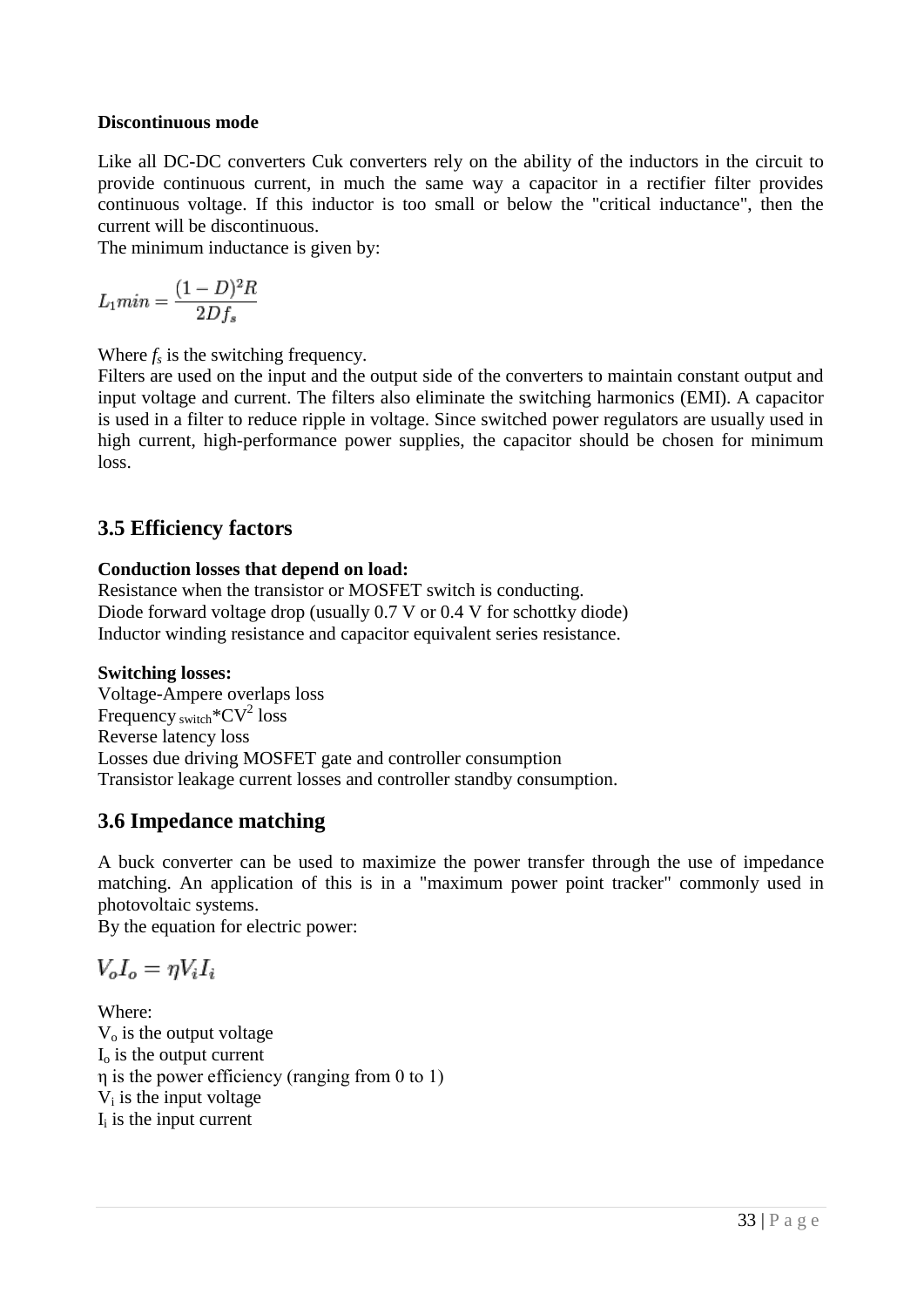By [Ohm's Law:](http://en.wikipedia.org/wiki/Ohm%27s_Law)

$$
I_o = V_o / Z_o
$$
  

$$
I_i = V_i / Z_i
$$

Where:  $Z<sub>o</sub>$  is the output [impedance](http://en.wikipedia.org/wiki/Electrical_impedance)  $Z_i$  is the input impedance Substituting these expressions for  $I_0$  and  $I_i$  into the power equation yields:

$$
V_o^2/Z_o = \eta V_i^2/Z_i
$$

As was previously shown for the [continuous mode,](http://en.wikipedia.org/wiki/Buck_converter#Continuous_mode) (where  $I_L > 0$ ):

$$
V_o = DV_i
$$

where: D is the duty cycle Substituting this equation for  $V_0$  into the previous equation, yields:

$$
(DV_i)^2/Z_o = \eta V_i^2/Z_i
$$

which reduces to:

$$
D^2/Z_o = \eta/Z_i
$$

$$
D = \sqrt{\eta Z_o/Z_i}
$$

This shows that it is possible to adjust the impedance ratio by adjusting the duty cycle.

### **3.7 Why CUK?**

Cuk converters can boost an input voltage to a higher voltage level than the input and can also cut the voltage down to any required level whereas the buck and the boost can step down and step up the voltage respectively only. Although a buck-boost circuit can do the same thing, a Cuk converter is less complex than a buck-boost converter in terms of practical implementation. For constructing a buck-boost converter the switch has to be placed in series with the source. Placing the switch in series adds the complexity of proper grounding. And thus the use of separate optocoupler circuit to isolate the ground of the PWM and converter, which makes the overall circuit much more complicated. Whereas the switch position in Cuk converter is simple as the ground position of the source and the switch are same. The output filter inductor is smaller for the Cuk converter though it requires two inductors. The first inductor is basically for input current filtering.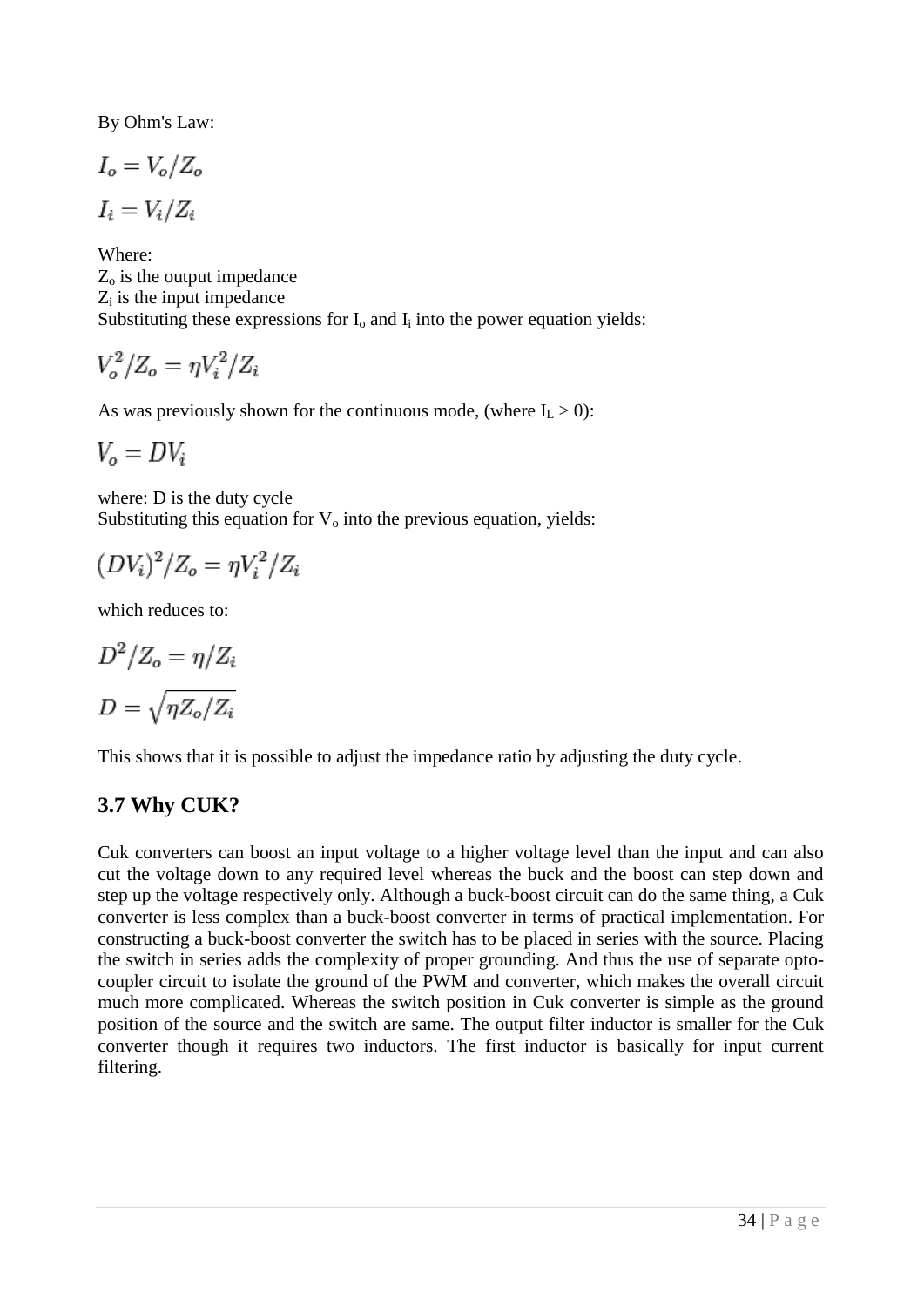### **Chapter 4 CIRCUIT DESIGN**

### **4.1 Circuit Design**

A switch mode AC-DC converter has been implemented in the laboratory. A block diagram of the circuit is given in Figure 24.



Fig. 4.1: functional diagram of the constructed circuit

At present a transformer is used to step the 220v input down to 30v rms. The full wave diodebridge rectifier rectifies the alternating voltage into a pulsating DC voltage of an average of approximately 30V (voltage drop across the diodes accounts for the loss).

The PWM constructed using the SG3524 IC draws its power from the pulsating DC at node 3 converted into 12V dc. The used switching frequency is 20 kHz. The switch, IRFP 240 is driven by the PWM, turns off and on and thus controlling the current flow and the power transferred to the load.

The following parameters were set for use in the PWM circuit:

 $V_{in}= 12V$  $I_{in}= 0.130A$  $R_t = 10Kohns$  $C_t = 0.01uF$ Duty cycle control= 0%-100% Fswitching=20 kHz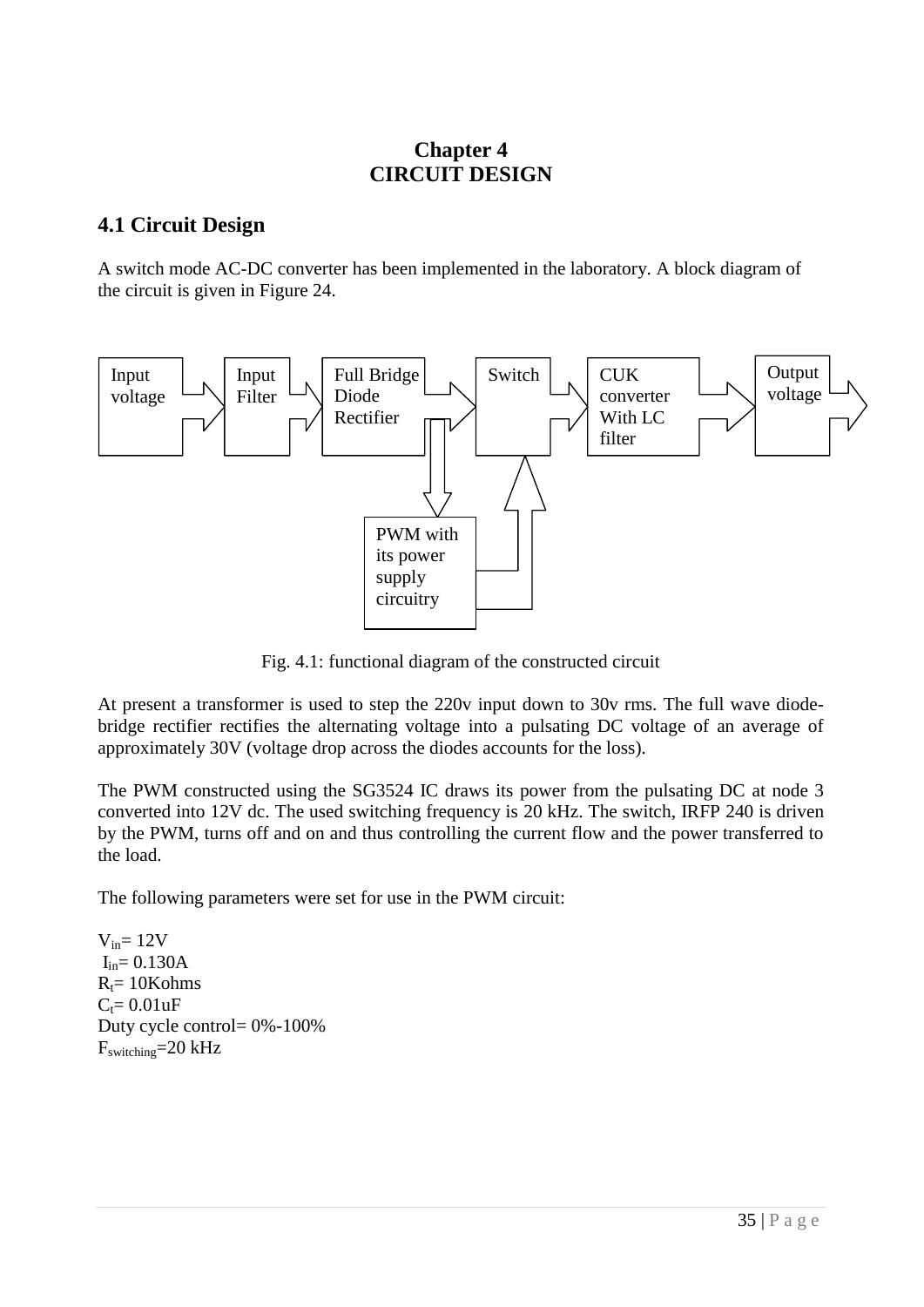

### **4.2 Design of the switch mode rectifier using CUK converter**

Theoretical calculation of the circuit is as follows:

#### $V_0 = -D*V_s/(1-D)$

The input voltage was 28.5 volts rms from the transformer. The calculated output voltage is over the range of the duty cycle 0%-100% is tabulated below

| Duty cycle | Output voltage in V | Duty cycle | Output voltage in V |
|------------|---------------------|------------|---------------------|
| $0.0\,$    | 0.00                | 0.6        | $-42.75$            |
| 0.1        | $-3.16$             | 0.7        | $-66.50$            |
| 0.2        | $-7.125$            | $0.8\,$    | $-114.00$           |
| 0.3        | $-12.214$           | 0.9        | $-256.50$           |
| 0.4        | $-19.00$            | l .O       | Infinity            |
| 0.5        | $-28.50$            |            |                     |

Table 4.1: calculated values of output voltage

The ripple voltage across the capacitor can be used to calculate the value of the capacitor. The target ripple voltage is 1%. Using the highest value of the calculated output voltage and the corresponding duty cycle

```
∆Vc1= (Vin-Vout)* % ripple
        (30+66.50)* 0.01
      0.965V
C1> V0.D/Rf∆Vc1
     66.50*0.7/12*10000*0.965
     > 200.99uf
L1> R (1-D) ^2)/2f
     12(1-0.1) ^2)/ (2*20,000)
```
 **>2.43mH**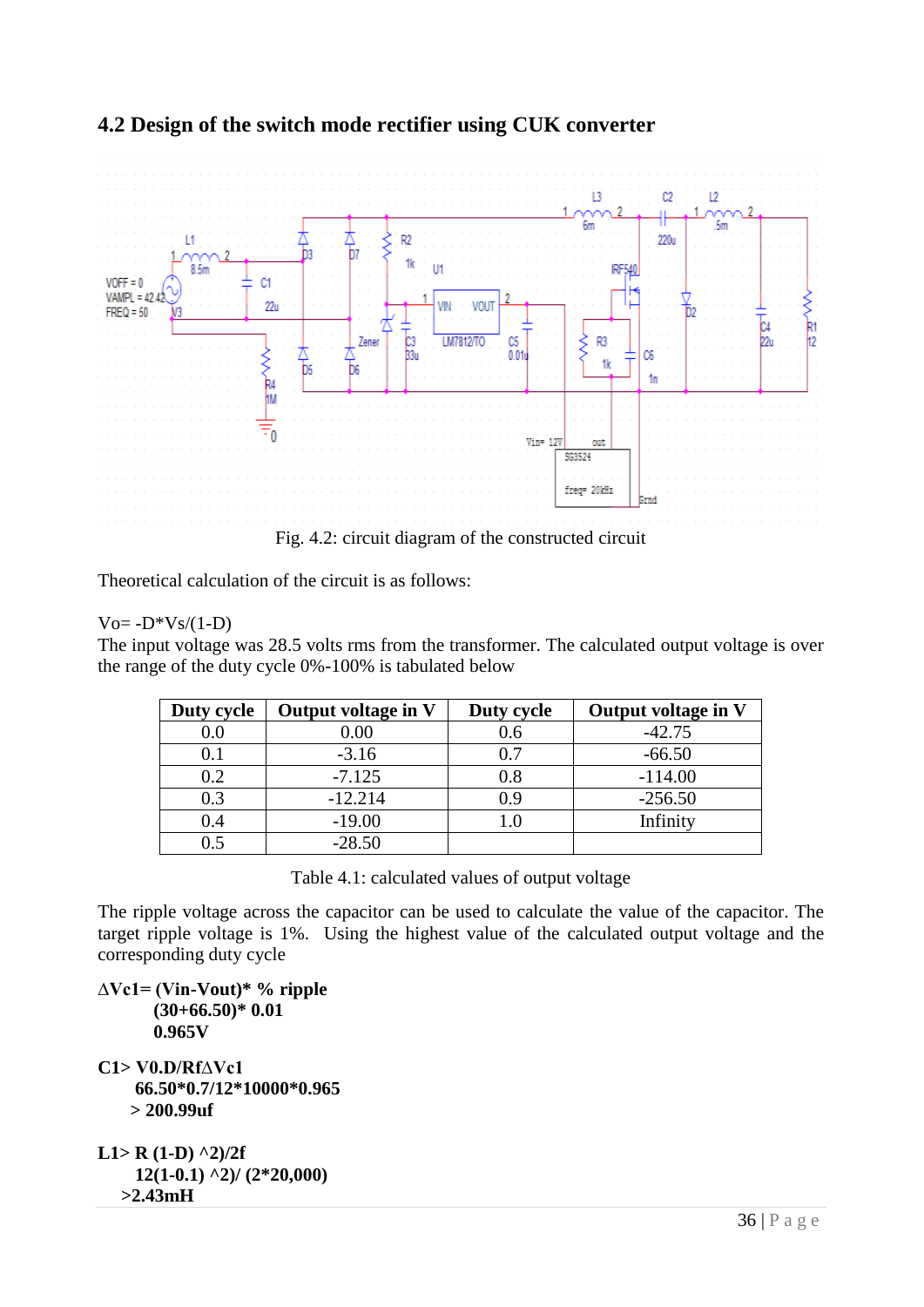**To ensure the continuous mode 25% larger inductance is used. So, L1= 3.0mH**

**L2> (1-D) R/2f 0.9(12)/ (2\*20000) > 0.27mH Again taking an inductor that is bigger, L2=0.33mH**

**For the input filter**  $X_l = X_c$ **2\*pi\*f\*L=1/ (2\*pi\*f\*C)** L=  $1/(4*(pi) \cdot 2*(f^2)^*C)$ **L= 8.12mH** 

The circuit was constructed using the parameters calculated above.

## **4.3 Results from the constructed circuit**

Input Voltage  $= 28.5$  V<sub>rms</sub>

| <b>Duty</b> | <b>RMS</b>     | Input    | <b>RMS</b> | <b>RMS Current</b> | Output | <b>Motor</b> | <b>Efficiency</b> |
|-------------|----------------|----------|------------|--------------------|--------|--------------|-------------------|
| cycle       | <b>Current</b> | power(W) | Voltage    | (output)           | power  | speed        |                   |
|             | (input)        |          | (output)   |                    |        | (rpm)        |                   |
| 0.1         | 0.048          | 1.386    | $-1.91$    | 0.117              | 0338   | 304          | 0.24              |
| 0.2         | 0.087          | 2.481    | $-6.8$     | 0.152              | 1.033  | 1384         | 0.41              |
| 0.3         | 0.157          | 4.474    | $-13.4$    | 0.179              | 2.398  | 3255         | 0.53              |
| 0.4         | 0.237          | 6.745    | $-19.4$    | 0.198              | 3.841  | 5406         | 0.57              |
| 0.5         | 0.388          | 9.633    | $-26.3$    | 0.222              | 5.838  | 8433         | 0.61              |
| 0.6         | 0.707          | 20.149   | $-39.3$    | 0.267              | 10.493 | 10352        | 0.52              |
| 0.7         | 1.068          | 30.438   | $-46.6$    | 0.278              | 12.954 | 12700        | 0.43              |
| 0.8         | 1.423          | 40.555   | $-43.8$    | 0.235              | 10.235 | 13203        | 0.27              |

Table 4.4: practical results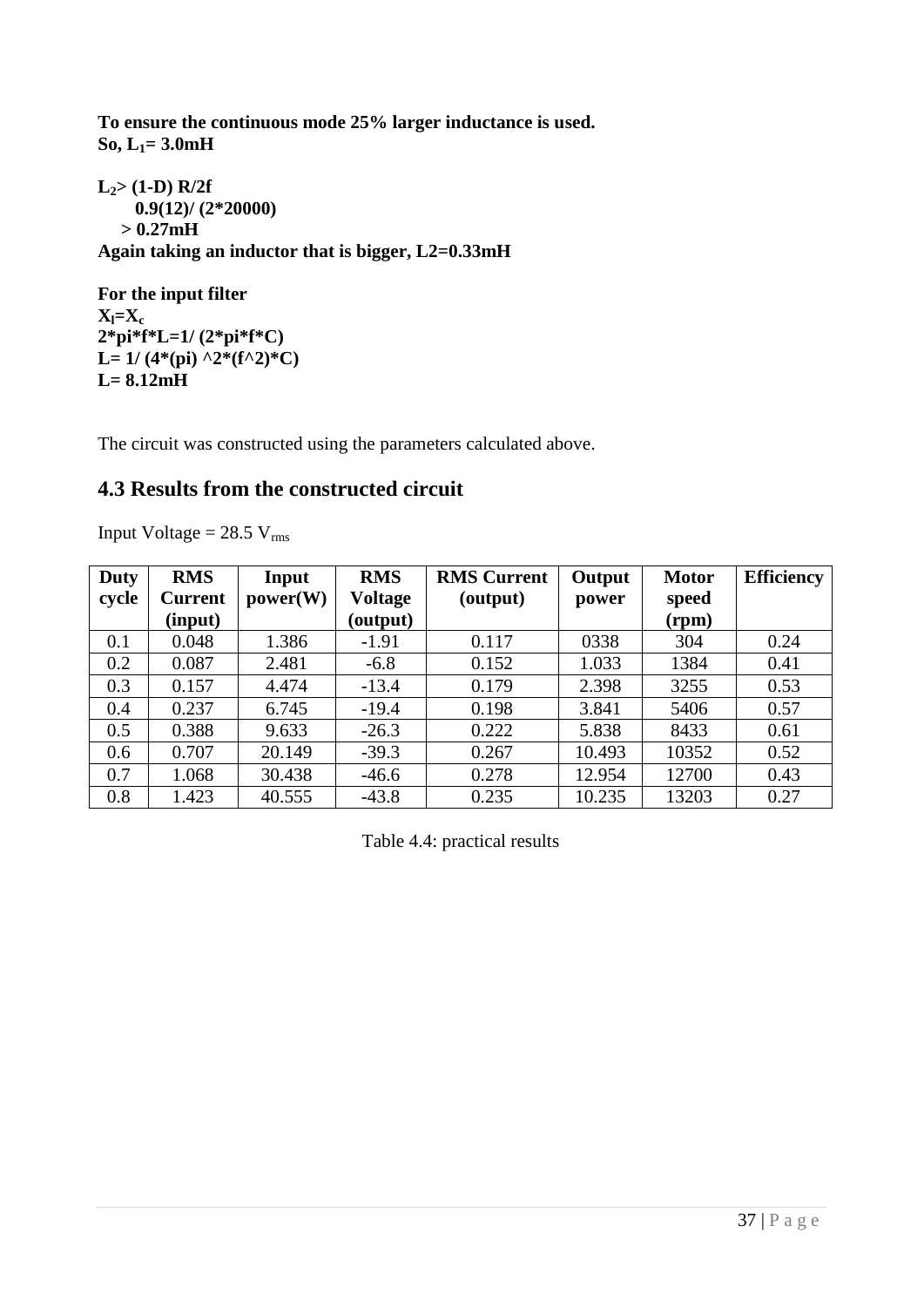### **4.4 The wave shapes of the input and output voltages of the constructed circuit are shown below**

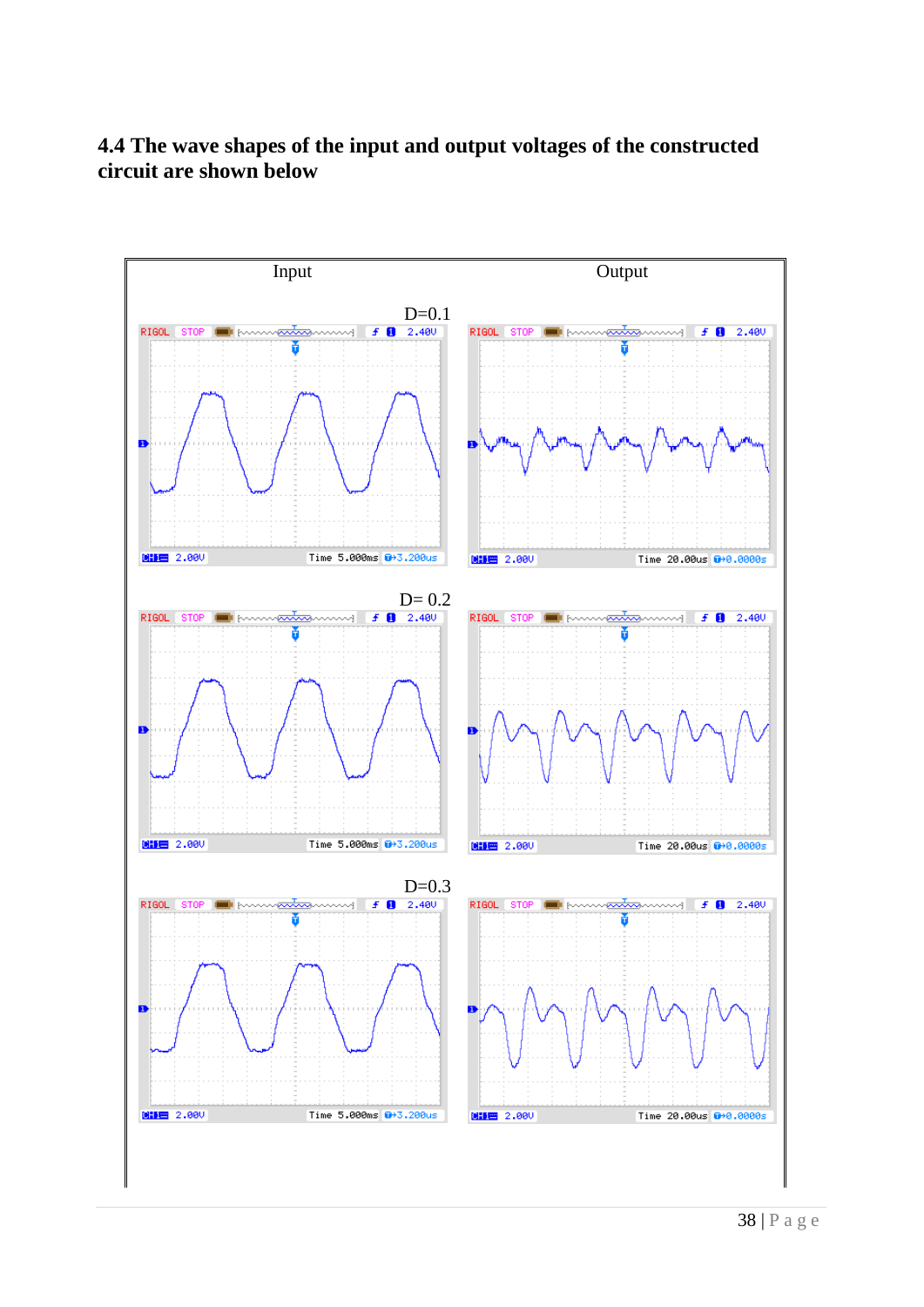

39 | P a g e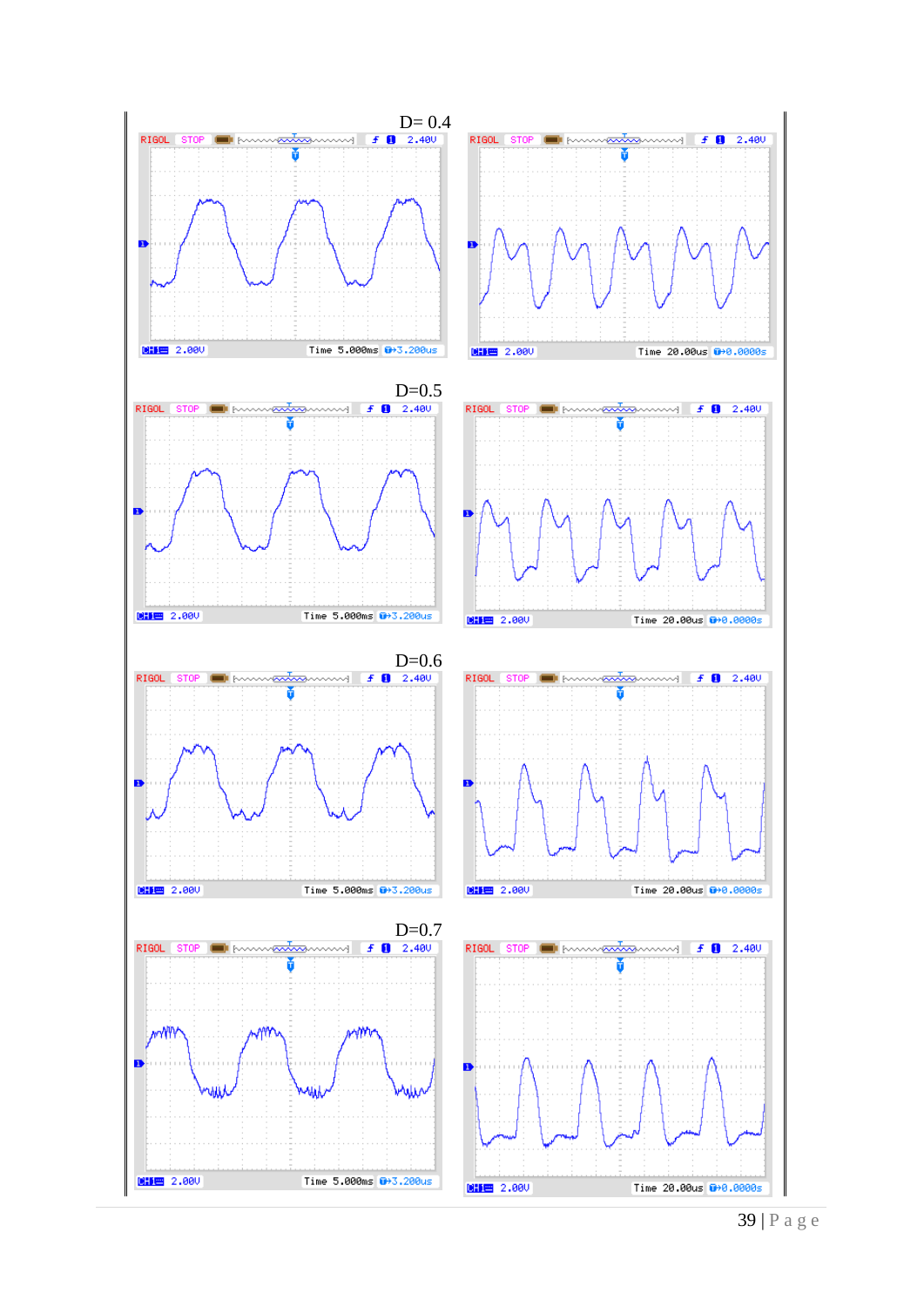

Fig. 4.3: wave shapes of the input and output voltage constructed circuit.( the wave shapes are ten times smaller)



Fig. 4.4: a) duty cycle vs output voltage b) duty cycle vs output current c) duty cycle vs input current d) output voltage vs output current e) duty cycle vs speed control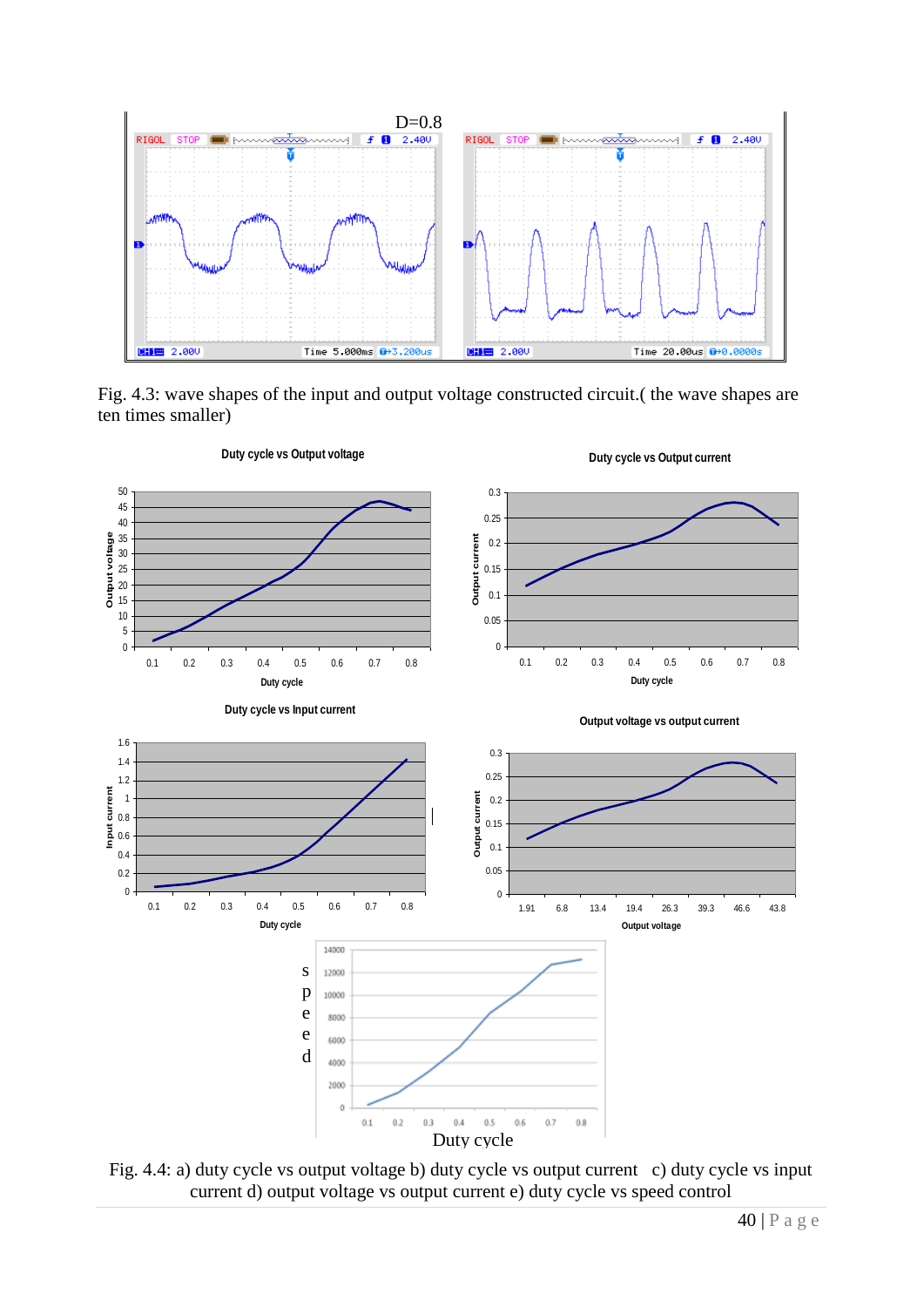### **4.5 Conclusion**

The objective of the thesis has been achieving speed control over a DC motor by implementing a full wave AC-DC CUK converter. The objective has been achieved with a few lacking in the circuit. As seen in the data the speed of the motor can be varied from 0 r.p.m to 13,000 r.p.m almost linearly. the input voltage to the motor can be varied from 0V to 40V. A power in the range of 0W to 10W can be transferred to the motor with flexible control.

A lot of time was needed to construct the appropriate PWM circuit for the converter and thus the total designing of the converter remains incomplete. Although control over the speed of the motor has been achieved the efficiency of the circuit needs to be worked on. The efficiency of the circuit seems varying with the duty cycle. The appropriate filters for input and output need to be designed.

### **4.6 Problems faced**

- 1) None of our laboratories are grounded properly. Thus while taking data from the oscilloscope the voltage generator would lose half the cycle through the oscilloscope.
- 2) The inductors needed to be handmade and thus were inaccurate in values which may cause disturbances in the circuit.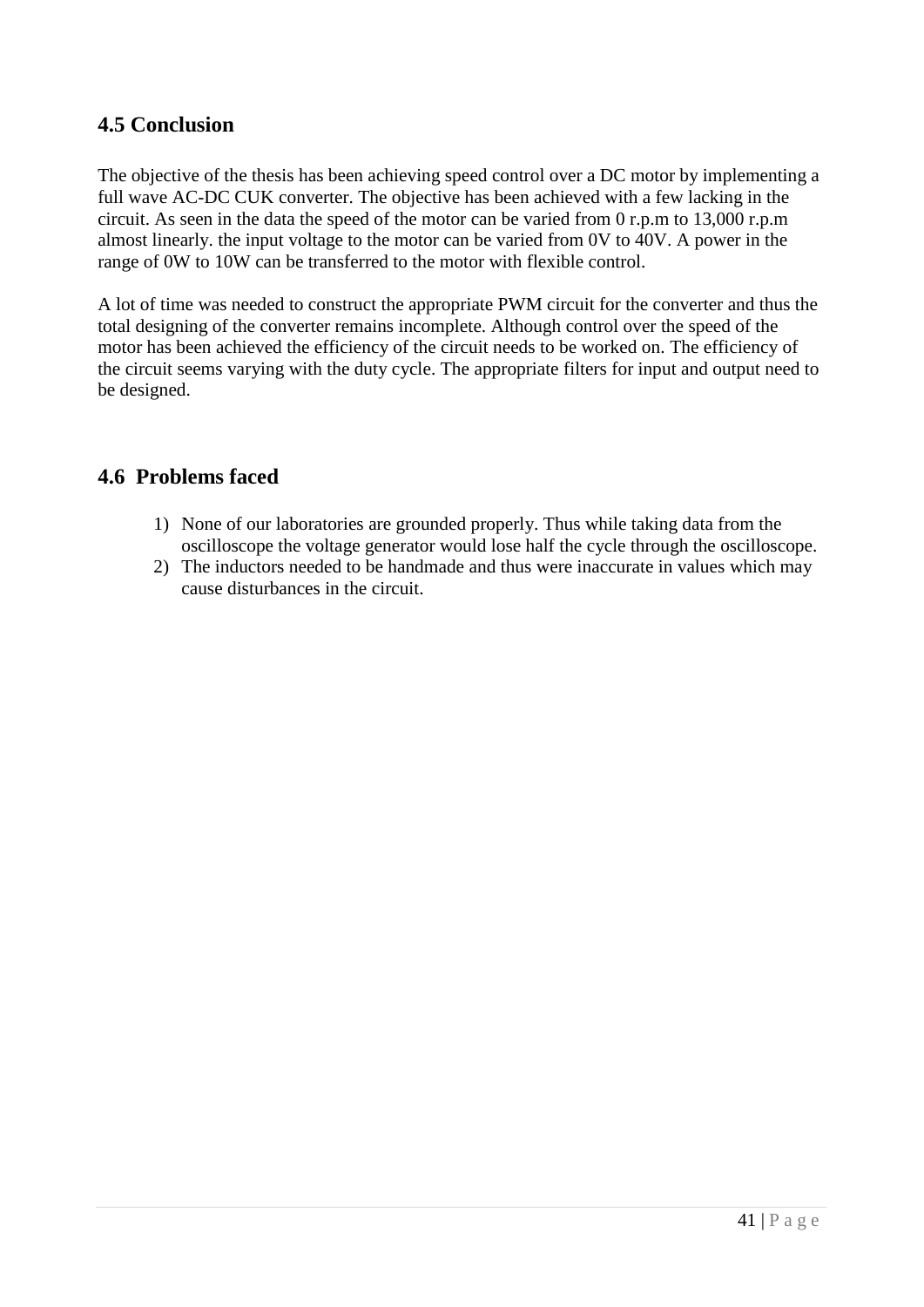# **Chapter 5**

# **5.1 Future works**

The target design for the input filter was an active filter that would incorporate a bidirectional switch along with inductors and capacitors. The resulting filter would have had a smaller inductance and capacitance in comparison with the present filter. In the constructed circuit the output capacitor filter was left out as it caused the output voltage to drop unexpectedly and thus that too needs proper designing. The efficiency of the circuit can be brought up by careful design of the mentioned filters.

A feedback system, e.g a second order servo system can be established that could determine any fluctuations or regulations on the input or output side of the converter and thus react to it by increasing or decreasing the duty cycle to correct the error voltage and thus speed.

# **5.2 Reference**

1) N. Mohan, T. M. Undeland, and W. P. Robbins, *Power Electronics: Converters, Applications and Design*, John Wiley & Sons, 2nd Edition, 1995.

2) J. Schaefer, *Rectifier Circuits: Theory and Design*, John Wiley & Sons, 1965.

3) J. A. M. Bleijs, "Continuous conduction mode operation of three-phase diode bridge rectifier with constant load voltage," *IEE Proceedings - Electric Power Applications*, Vol. 152, No. 2, March 2005, pp. 59-368.

4) Daniel Hart, *Introduction to Power Electronics*

5) Wikipedia.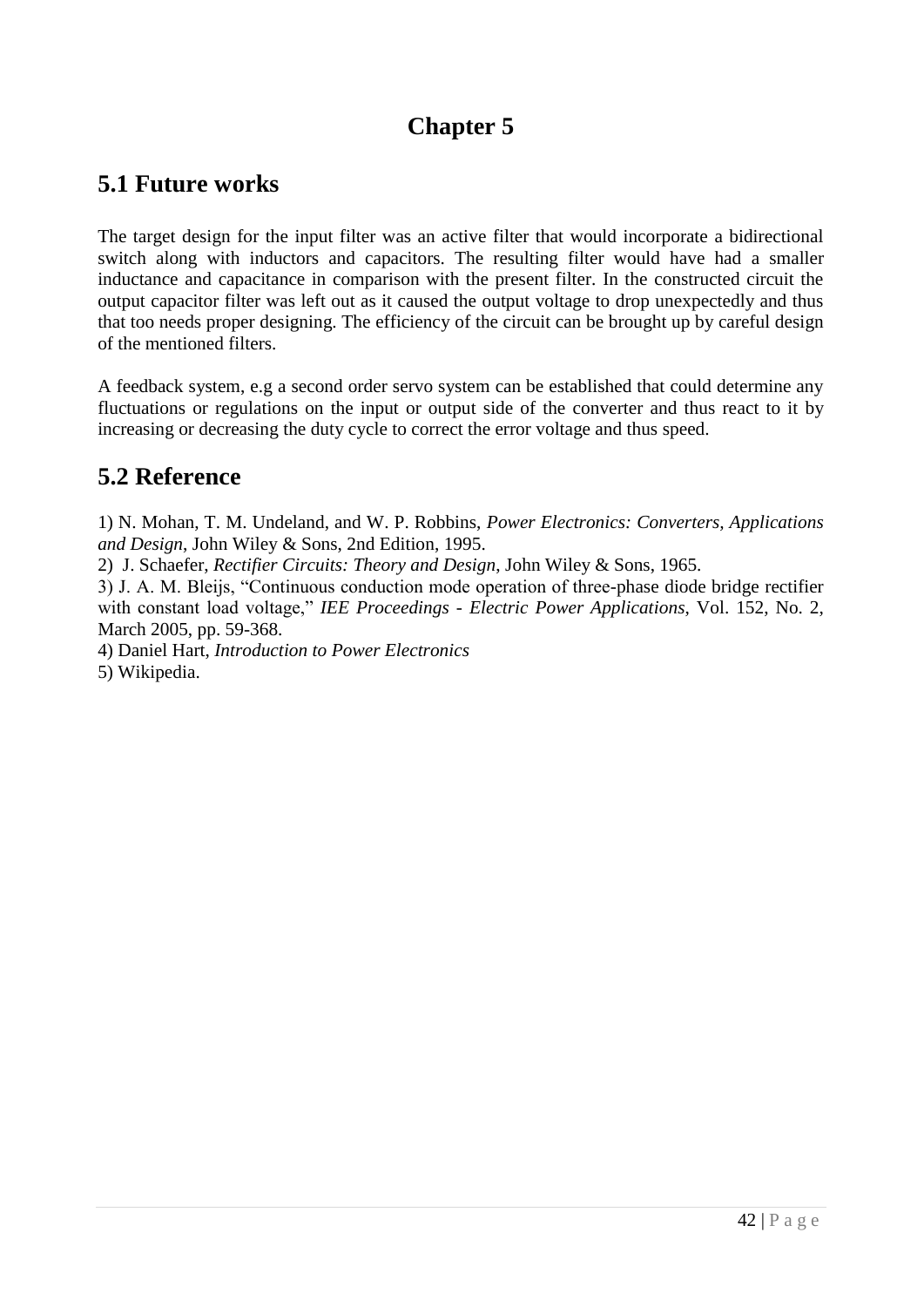### **Chapter 6 APPENDIX**

### **IC description**

In our circuit we have used the ICs:

SG3524 for PWM IRFP240 as switch. LM7812 as voltage regulator for PWM power supply

# **6.1 SG3524**



### **Absolute maximum ratings**

 $Vcc= 40V$ Iout=  $100mA$ Pdissipation=1W Fmax=300kHz

This is a 16 pin dual-in-line package IC. It has the necessary circuitry for switching regulator and regulating power supply inverter. The IC contains voltage reference, error amplifier, oscillator, PWM, pulse steering flip-flop. In our project we are using it as a switching regulator.

The timing capacitor Ct and the timing resistor Rt is used to supply a near linear ramp reference voltage to the internal comparator of the SG3524. The charging current is equal to 3.6V/Rt and should be kept within the approximate range of 30mA to 2mA and thus Rt should be within the range 1.8k<RT<100k.

The range of values for Ct also has limits as the discharge time of Ct determines the pulse-width of the oscillator output pulse. Practical values of Ct fall between 0.001 and 0.1 mF. The oscillator period is approximately  $t = RtCt$  where t is in microseconds when  $Rt = ohms$  and  $CT = uF$ . The two outputs can be shorted together for 0-90% duty cycle modulation and the frequency of the oscillator is the switching frequency used.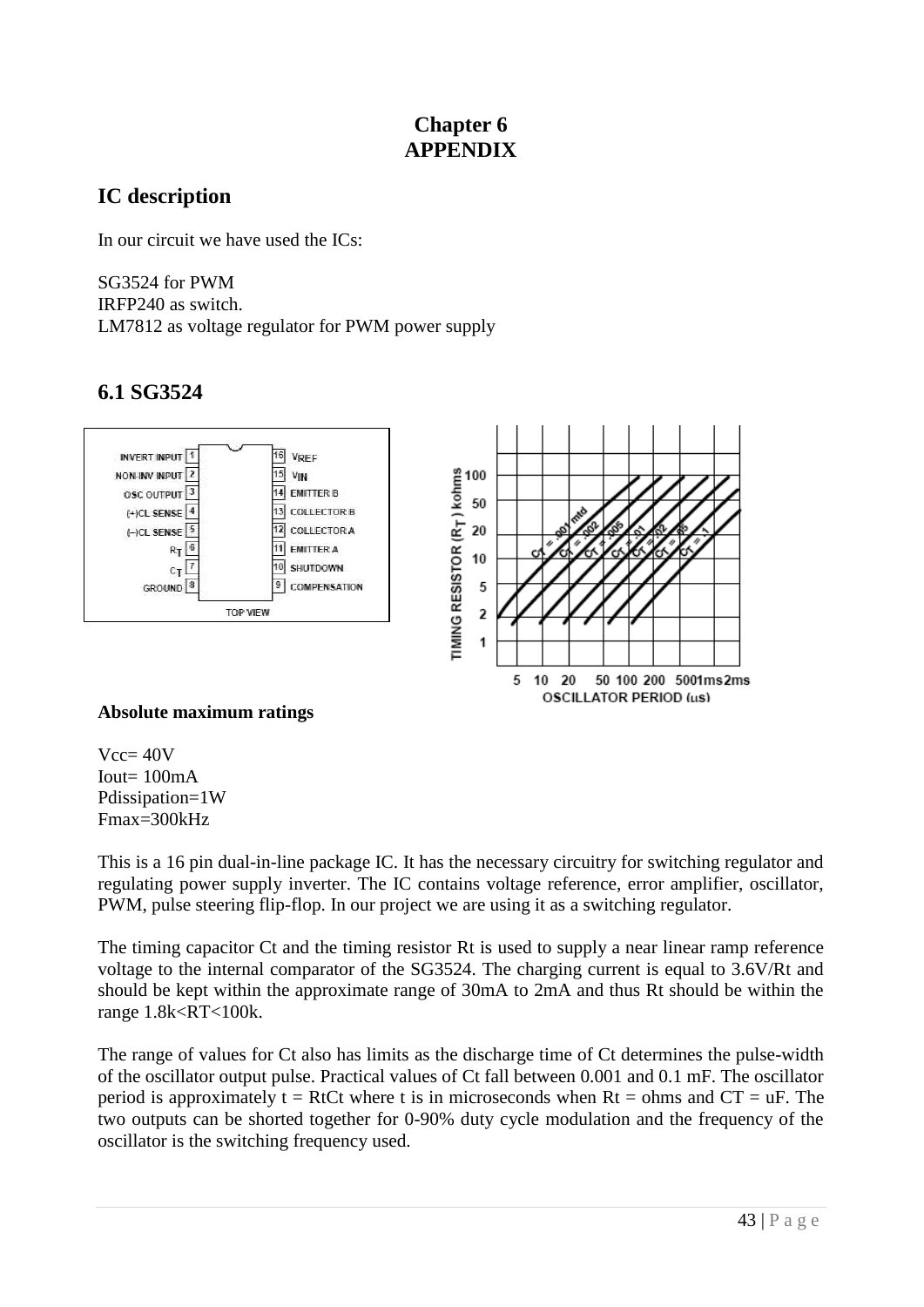### **6.2 IRFP240**



The IRFP240 is a high power MOSFET that is being used as the switch. Its small on-state resistance (0.18ohms) and its low turn on and turn off time ( 21ns and 68ns respectively) makes it an appropriate choice for the switch. The low turn on voltage (5V) also makes it an ideal choice.

At first use of the MOSFET 2SK2677 as the switch was considered, but its high on-state resistance (1.4ohms) and its high turn on and turn off time( 140 ns and 440 ns respectively) caused considerable power loss and drain to source voltage drop and thus we switched to IRFP240.

#### **Absolute Maximum Ratings**

Drain to Source Voltage = 200 V Drain to Gate Voltage  $= 200$  V Continuous Drain Current  $= 20$  A Gate to Source Voltage  $= 20$  V Maximum Power Dissipation  $= 150 W$ Turn on delay time  $(ton) = 21$  ns Turn off delay time (toff)  $= 68$ ns On state resistance  $= 0.18$  ohms Gate to source resistance = 20kohm Reverse recovery time = 530ns